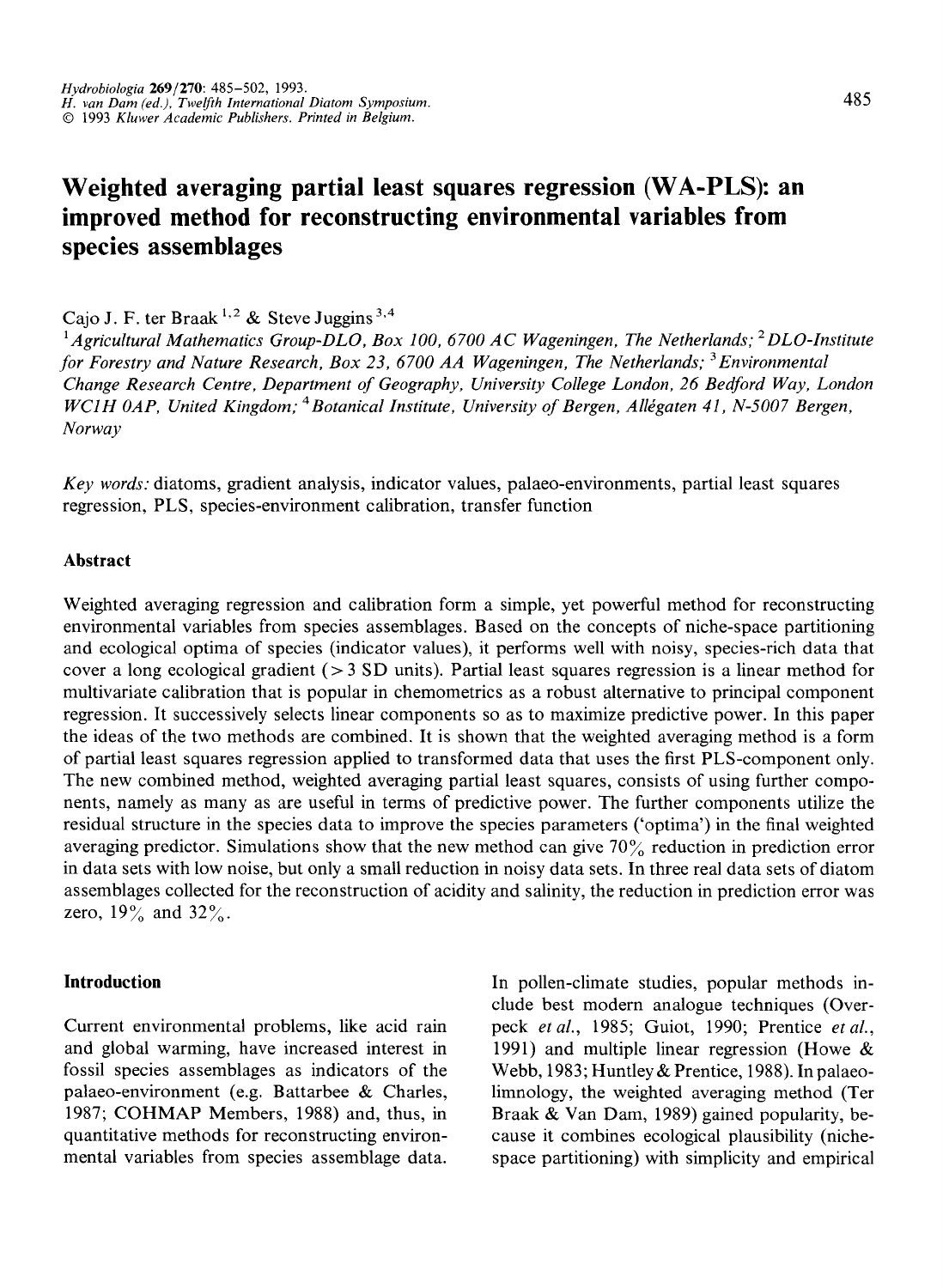predictive power (Oksanen *eta!.,* 1988; Birks *eta!.,* 1990a, b; Line & Birks, 1990; Dixit *eta!.,*  1991; Walker *eta!.,* 1991; Fritz *eta!.,* 1991). The weighted averaging method seems less vulnerable to the curse of dimensionality (the high number of species) than the analogue method  $(cf.$  Hastie  $\&$ Tibshirani, 1990). It does not assume linearity as multiple regression does, is not hindered by multicollinearity and is less sensitive to outliers. Comparatively, weighted averaging is at its best with noisy, species rich, compositional data, with species that may be absent in many of the samples, and a long ecological gradient ( $>$ 3 SD; Hill & Gauch, 1980; Ter Braak & Prentice, 1988). However, weighted averaging also has its weak points: it is known to be sensitive to the distribution of the environmental variable in the training set (Ter Braak & Looman, 1986), it considers each environmental variable separately, and it disregards residual correlations among species *(i.e.* correlations that remain after fitting the environmental variable and that are often caused by environmental variables which are not taken into account).

This paper presents an improvement of the weighted averaging method that utilizes the residual correlations in the species data. The improvement is based on partial least squares regression (PLS; Wold *eta!.,* 1984; Stone & Brook, 1990). PLS is popular in chemometrics, in particular for extracting chemical information from near infra-red spectra (Martens & Naes, 1989). PLS gives often lower prediction error than the closely related method of principal component regression (PCAR). Both PLS and PCAR are biased regression methods that guard against multicollinearity among predictor variables through the selection of a limited number of orthogonal components, but PLS has a smarter way of selecting components as we will show. The number of components is estimated through cross-validation on the basis of empirical predictive power *(i.e.* prediction error of sum of squares, PRESS). Two main versions of PLS are currently in use, namely a univariate and a multivariate version, PLS1 and PLS2, respectively. Here we restrict discussion to PLS 1, because the statistical benefit of PLS2 is limited for calibration (Martens & Naes, 1989). PLS has the same aim and about the same performance as ridge regression (Naes *eta!.,* 1986).

In this paper we show that the weighted averaging method is equivalent to PLS regression on transformed data if the first component only is used. The improvement which we have termed Weighted Averaging Partial Least Squares regression (WA-PLS), consists of using further components, namely as many as are useful in terms of predictive power. The further components utilize the residual structure in the species data for improving the species parameters ('optima') in the final weighted averaging predictor. The mathematics is kept as simple as possible; mathematically oriented readers are referred to Ter Braak et al. (1993). We show using simulated data that the new method can give up to  $70\%$  reduction in prediction error in data sets with low noise, but that little reduction can be achieved with noisy data sets. In three diatom data sets we found zero,  $19\%$ , and  $32\%$  reduction in prediction error.

# **Theory**

# *Notation*

Let *x* denote the environmental variable to be calibrated on the basis of a (modern) training data set consisting of the environmental vector  $x = (x_i)$ , with  $x_i$  the value of the environmental variable *(e.g.* pH) in site i *(e.g.* a lake), and the  $n \times m$  matrix  $Y = (y_{ik})$  with  $y_{ik}$  the abundance of taxon *k* in site *i*  $(y_{ik} \ge 0)$   $(i = 1...n$  sites and  $k = 1...m$  taxa). A '+' replacing a subscript denotes summation over that subscript, *e.g.*  $y_{i+} = y_{i1} + y_{i2} + \cdots + y_{im}$ . The estimated or inferred value of x in site i is denoted by  $\hat{x}_i$ . The index 0 indicates a (fossil) assemblage for which the environmental variable is to be inferred  $(x_0)$ .

# *A PLS algorithm*

This section describes an algorithm for PLS and highlights the main differences from principal components analysis (PCA) and PCA followed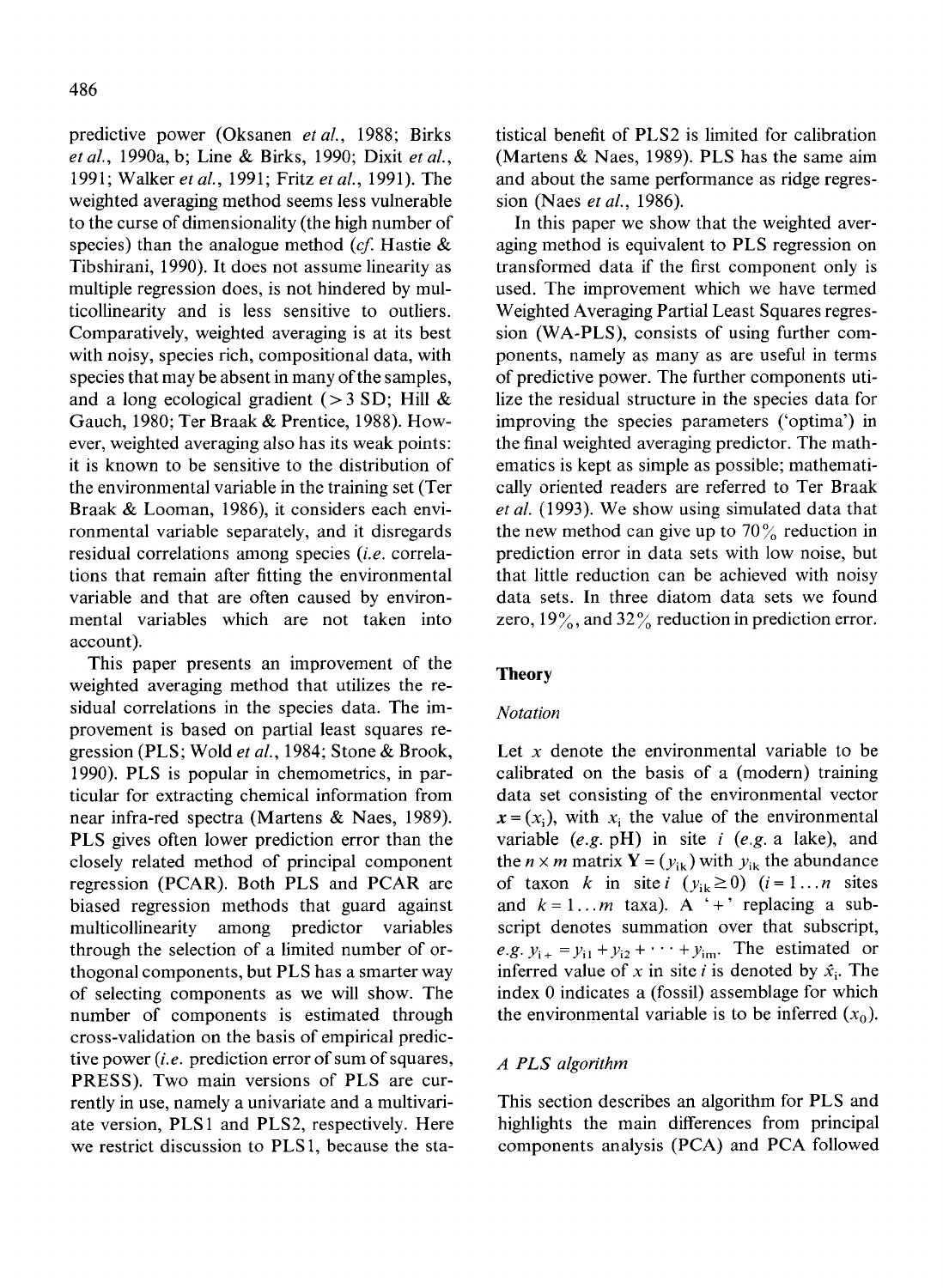487

by regression (PCAR). There are many algorithms for PLS (Helland, 1988), all of which result in the same technique. For better understanding of PLS, the algorithm presented below is similar to the two-way weighted summation algorithm of PCA of Ter Braak (1987: Table 5.6) and Ter Braak & Prentice (1988). The algorithm proceeds by successive extraction of components. The maximum number of components is equal to the minimum of *m* and  $n-1$ .

- Step 0. Optionally preprocess the environment and species data *(e.g.* subtract means). Thereafter denote the data by  $(\tilde{x}_i)$  and  $(\tilde{y}_{ik})$ .
- Step 1. Take the environmental variable  $(\tilde{x}_i)$  as initial site scores  $(r_i)$ .
- Do Steps 2 to 7 for each component:
- Step 2. Calculate new species scores  $(b_k)$  by weighted summation of the site scores, *i.e.*  $b_k = \sum_i \tilde{y}_{ik} r_i$ .
- Step 3. Calculate new site scores  $(r_i)$  by weighted summation of the species scores, *i.e.* new  $r_i = \sum_{\mathbf{k}} \tilde{y}_{ik} b_{\mathbf{k}}.$
- Step 4. For the first component go to Step 5. For second and higher component, make the new site scores  $(r_i)$  uncorrelated with the previous components by orthogonalization (Ter Braak, 1987: Table 5.6b)
- Step 5. Standardize the new site scores  $(r_i)$  (Ter Braak, 1987: Table 5.6c).
- Step 6. Take the standardized scores as the new component.
- Step 7. Regress the environmental variable  $(\tilde{x}_i)$ on the components obtained so far and take the fitted values as current estimates of  $(\tilde{x}_i)$ . Go to Step 2 with the residuals of the regression as the new site scores  $(r<sub>i</sub>)$ . (The stop-criterion, *i.e.* the choice of the number of components is discussed below).

Comparison with Table 5.6 of Ter Braak (1987) reveals three small but important differences between the algorithms of PLS and PCA. (1) PCA uses arbitrary initial site scores whereas PLS uses the environmental scores  $\tilde{x}_i$  or the current residuals (Steps 1 and 7). (2) PCA requires an iterative process of Steps 2-5 to calculate each component, whereas in PLS each single execution of Steps 2-5 yields a new component (Step 6). (3) The regression for fitting the  $(\tilde{x}_i)$  is part of the PLS algorithm (Step 7), whereas the regression is carried after the extraction of the principal components in principal component regression (PCAR). As a result of these differences, the components in PCAR are calculated irrespective of their predictive value for the environmental variable *x,* whereas they show maximum covariance with *x* in PLS (guaranteed by Steps 2 and 3; Stone & Brook, 1990). If we take as many PLScomponents as species, PLS reduces to a multiple regression of *x* on all species variables. The number of components is an essential ingredient of PLS: the choice number minimizes the prediction error as estimated by cross-validation methods (Wold et al., 1984; Martens & Naes, 1989). An example of cross-validation is given later on.

# *The weighted averaging method*

The weighted averaging method is based on the idea that species occupy different niches in environment space (Shelford, 1911; Whittaker, 1956) and that the niches can be characterized by their centres  $(u_k)$  and breadths  $(t_k)$ . This characterization is particularly appropriate if the niches are closely packed along the environmental variable and follow unimodal, or even Gaussian, response curves, so that the centres and breadths are the optima and tolerances of these curves (Ter Braak & Barendregt, 1986). In practical applications of weighted averaging, it has rarely been found advantageous to use differential niche breadth estimates (Cumming *et a/.,* 1991). Because it simplifies the formulae, niche breadths are disregarded until the Discussion section.

The weighted averaging (WA) method consists of three parts: WA regression, WA calibration and a deshrinking regression. The parts are motivated as follows. A species with a particular optimum will be most abundant in sites with  $x$ -values close to its optimum. This motivates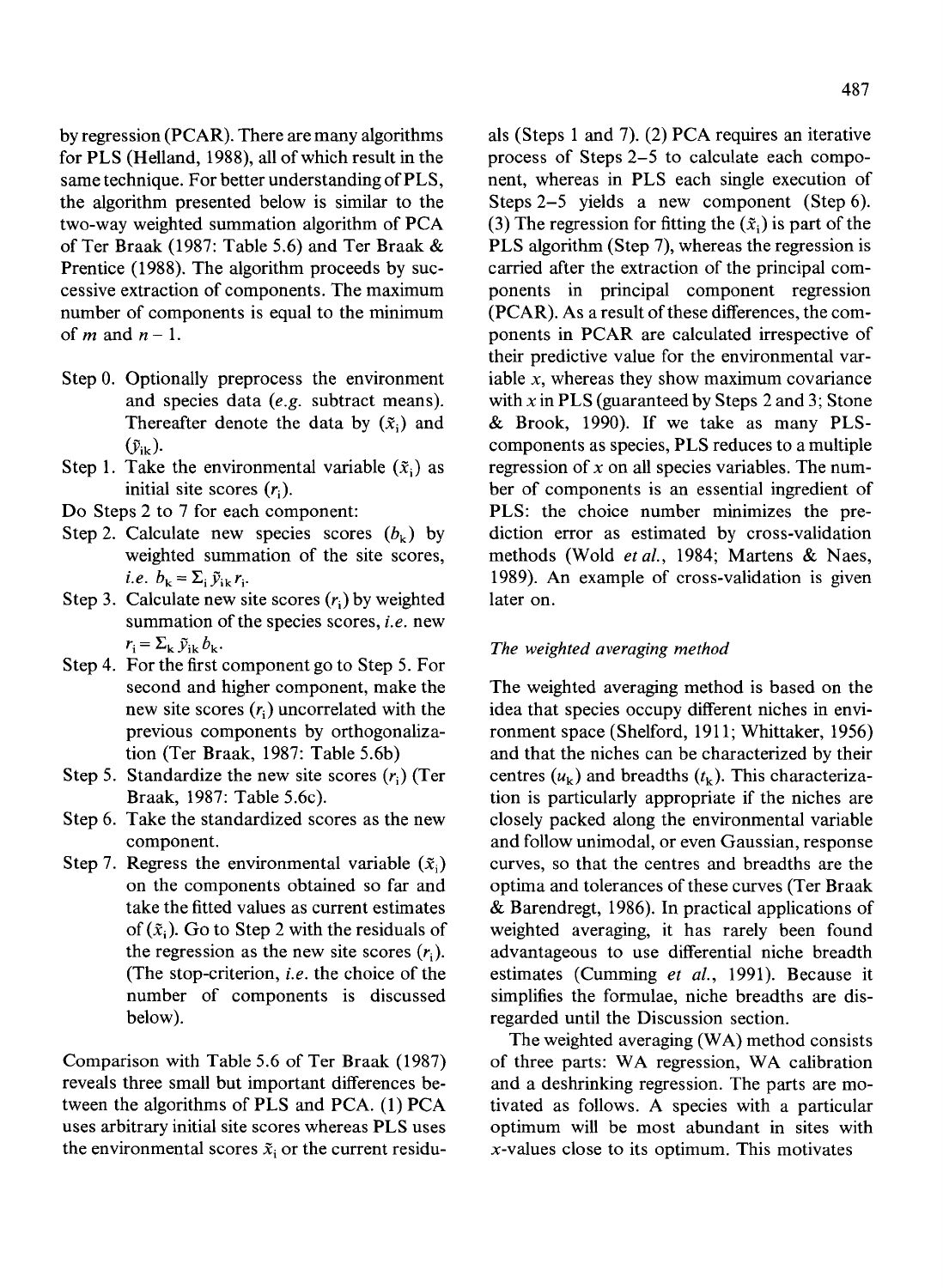Part 1 (WA regression): Estimate species optima  $(u<sub>k</sub><sup>*</sup>)$  by weighted averaging of the x-values of the sites, *i.e.*  $u_{\mathbf{k}}^* = \sum_i y_{i\mathbf{k}} x_i / y_{+\mathbf{k}}$ .

Species present and abundant in a particular site will tend to have optima close to its  $x$ -value. This motivates

Part 2 (WA calibration). Estimate the x-values of the sites by weighted averaging of the species optima, *i.e.*  $x_i^* = \sum_k y_{ik} u_k^* / y_{i+}$ .

Because averages are taken twice, the range of the estimated x-values  $(x_i^*)$  is shrunken. The amount of shrinking can be estimated from the training set by regressing either  $(x_i^*)$  on  $(x_i)$  or  $(x_i)$  on  $(x_i^*)$ proposed by Ter Braak (1988) and Ter Braak & Van Dam (1989), respectively. Birks *eta/.* (1990a) discuss the virtue of these two deshrinking methods. For establishing the link with PLS we need the latter, 'inverse' deshrinking regression. This method also has the attractive property of giving minimum root mean squared error in the training set. This motivates

Part 3 (deshrinking regression). Regress the environmental variable  $(x_i)$  on the preliminary estimates  $(x<sub>i</sub><sup>*</sup>)$  and take the fitted values as the estimates of  $(x_i)$ .

The final prediction formula for inferring the value of the environmental value from a fossil species assemblage is thus

$$
\hat{x}_0 = a_0 + a_1 x_0^* = a_0 + a_1 \Sigma_k y_{0k} u_k^* / y_{0+}
$$
  
=  $\Sigma_k y_{0k} \hat{u}_k / y_{0+}$ 

where  $a_0$  and  $a_1$  are the coefficients of the deshrinking regression and  $\hat{u}_k = a_0 + a_1 u_k^*$ . The final prediction formula is thus again a weighted average, but one with updated species optima.

# *Definition of WA-PLS*

It shown in the Appendix that, with a small amendment, the weighted averaging method is equivalent with PLS applied to transformed data, using the first component only. The amendment modifies the deshrinking regression to a weighted regression with weights proportional to the site total  $(y_{i+})$ . This amendment is prudent because the variance of a weighted average tends to be inversely related to the site total (Ter Braak & Barendregt, 1986: equations (5.6) and (7.4)). For data with constant site totals it is of course immaterial. This weighting is used in all subsequent statistical calculations, such as means, variances, prediction error sums of squares, regression, standardization and orthogonalization.

With the equality of the first component of PLS on transformed data and weighted averaging established, the questions are what the further PLScomponents and the final predictor look like and, of course, whether it is an improvement. The latter question is answered later on by analyzing simulated and real data. To answer the first question, an explicit algorithm for the new method is given by integrating all the necessary data transformations in the PLS-algorithm. This is the method that we term WA-PLS:

- Step 0. Centre the environmental variable by subtracting the weighted mean, e.  $x_i$ : =  $x_i - \sum_i y_i + x_i/y_{i+1}$ . This simplifies the formulae.
- Step 1. Take the centred environmental variable  $(x_i)$  as initial site scores  $(r_i)$ .
- Do Steps 2 to 7 for each component:
- Step 2. Calculate new species scores  $(u_k^*)$  by weighted averaging of the site scores, *i.e.*  $u_k^* = \sum_i y_{ik} r_i / y_{+k}$ .
- Step 3. Calculate new site scores  $(r_i)$  by weighted averaging of the species scores, *i.e.* new  $r_i = \sum_{k} y_{ik} u_k^* / y_{i+}.$
- Step 4. For the first axis go to Step 5. For second and higher components, make the new site scores  $(r<sub>i</sub>)$  uncorrelated with the previous components by orthogonalization (Ter Braak, 1987: Table 5.2b)
- Step 5. Standardize the new site scores  $(r_i)$  (Ter Braak (1987: Table 5.2c).
- Step 6. Take the standardized scores as the new component.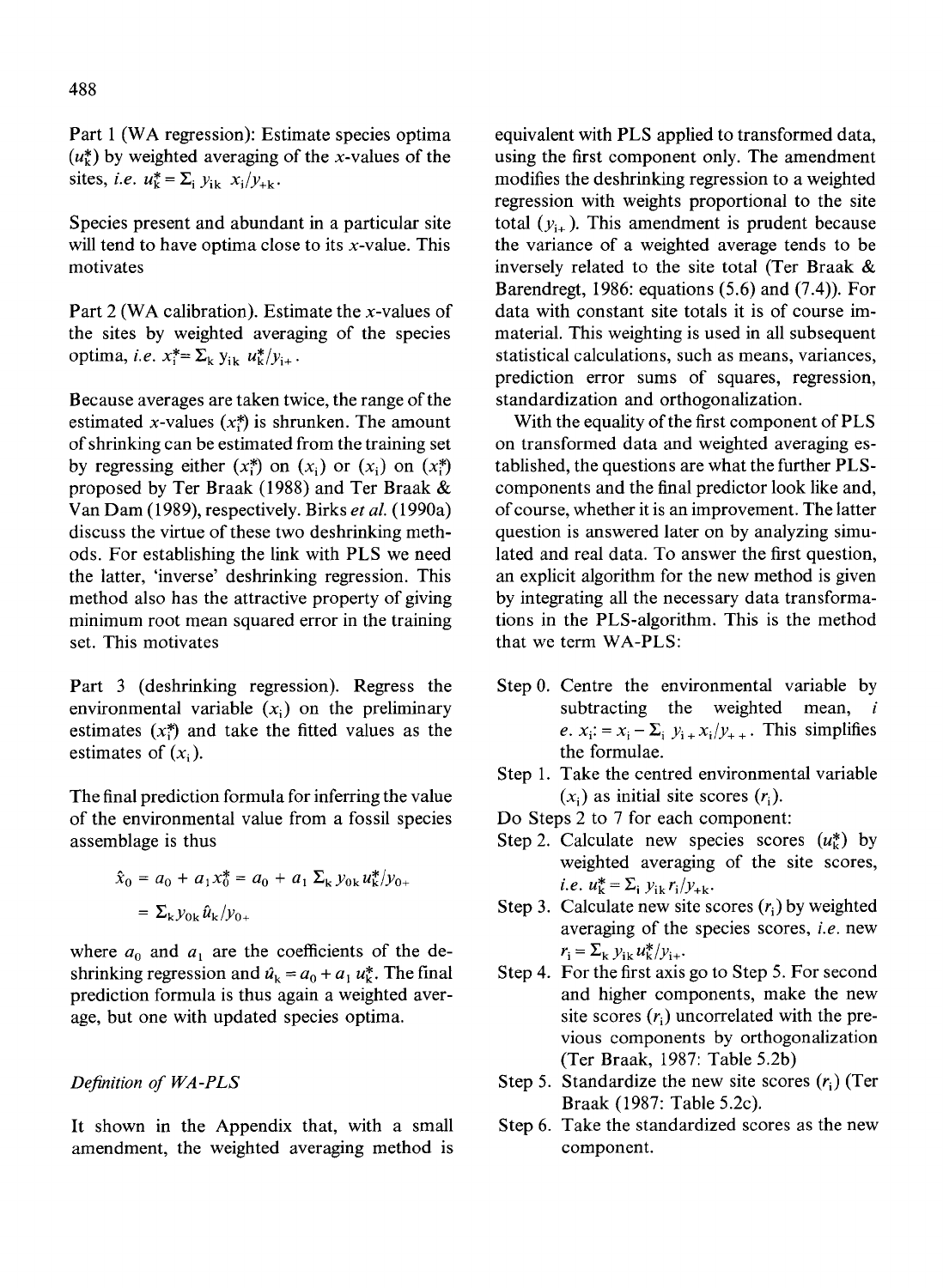Step 7. Regress the environmental variable  $(x_i)$ on the components obtained so far using weights  $(y_{i+}/y_{++})$  in the regression and take the fitted values as current estimates  $(\hat{x}_i)$ . Go to Step 2 with the residuals of the regression as the new site scores  $(r_i)$ . (The stop-criterium, *i.e.* the choice of the number of components is discussed below).

We see that the first component is a two-way weighted average for the original environmental variable. Further components are two-way weighted averages for the residual of this variable. In Step 7, a joint estimate  $\hat{x}_i$  is obtained as a linear combination of the components of WA-PLS, each of which is a weighted average of species scores. The final prediction formula is thus again a weighted average, but one with updated species optima  $(\hat{u}_k)$ . Intuitively, from Step 2, the optima of species that are abundant in sites with large residuals are likely to be updated.

As in PLS, the number of components is determined by cross-validation on the basis of prediction error sum of squares (see below). WA-PLS is expected either to equal or to outperform the original weighted averaging method depending on whether the optimal number of components is 1 or greater than 1.

Table 1 demonstrates the need for crossvalidation on an artificial example with 100 sites and 131 species. With each additional WA-PLS component, the model fits the environmental variable better as measured by the root mean square of the errors (RMSE). But, the RMSE is not corrected for degrees of freedom; it is like the coefficient of determination  $\mathbb{R}^2$  in regression: the fit can be perfect  $(R^2 = 1$  and  $RMSE = 0$ ), for example with *n* sites and *n*-1 species, even if there is no relation between the environmental variable and the species at all. How untrustworthy the RMSE is can be demonstrated by applying the resulting transfer functions to a test set of 1000 sites. For each site in the test set a prediction of the environmental variable is made from its species data and compared with its known value of the environmental variable. The errors in the

*Table 1.* Performance of WA-PLS in relation to the number of components (s): apparent error (RMSE) and prediction error (RMSEP) in simulated data ( $R = 1$  from simulation series III). The estimated optimum number of components is 3 because three components give the lowest RMSEP in the training set. The last column is not available for real data. For further explanation see text.

| s | Training set | Test set      |       |  |
|---|--------------|---------------|-------|--|
|   | Apparent     | Leave-one-out |       |  |
|   | <b>RMSE</b>  | RMSEP         | RMSEP |  |
|   | 6.14         | 6.22          | 6.61  |  |
| 2 | 3.37         | 4.24          | 4.40  |  |
| 3 | 2.87         | $4.16*$       | 4.57  |  |
| 4 | 2.22         | 4.65          | 4.94  |  |
| 5 | 2.01         | 4.65          | 5.11  |  |
| 6 | 1.82         | 4.50          | 5.62  |  |

prediction are accumulated and expressed as the root mean square of the errors of prediction, RMSEP for short, to distinguish it from the untrustworthy RMSE in the training set. Table 1 shows that the RMSEP initially decreases but already starts to increase when more than two components are used. Thus, WA-PLS with many components fits the data perfectly, but has little predictive value. In other words, the optimum number of components should not be determined on the basis of the model fit or 'apparent' errors in the training set (RMSE), but on the prediction errors in a test set (RMSEP). But, in real applications large test sets are generally not available. Instead, the prediction errors in a test set are simulated by cross-validation. In the example with 100 sites, cross-validation by 'leave-one-out' means that WA-PLS is applied 100 times to a set of 99 sites, leaving out each site in tum. The transfer function based on these 99 sites is applied to the omitted site giving for this site a prediction and, by subtraction of the measured x-value, a prediction error. The sites so take in turn the rôle of a test set, each time of size 1. The prediction errors are accumulated to a 'leave-oneout' RMSE which is a consistent estimate of the true RMSEP. In the example, the 'leave-one-out' RMSE is least with three components (Table 1),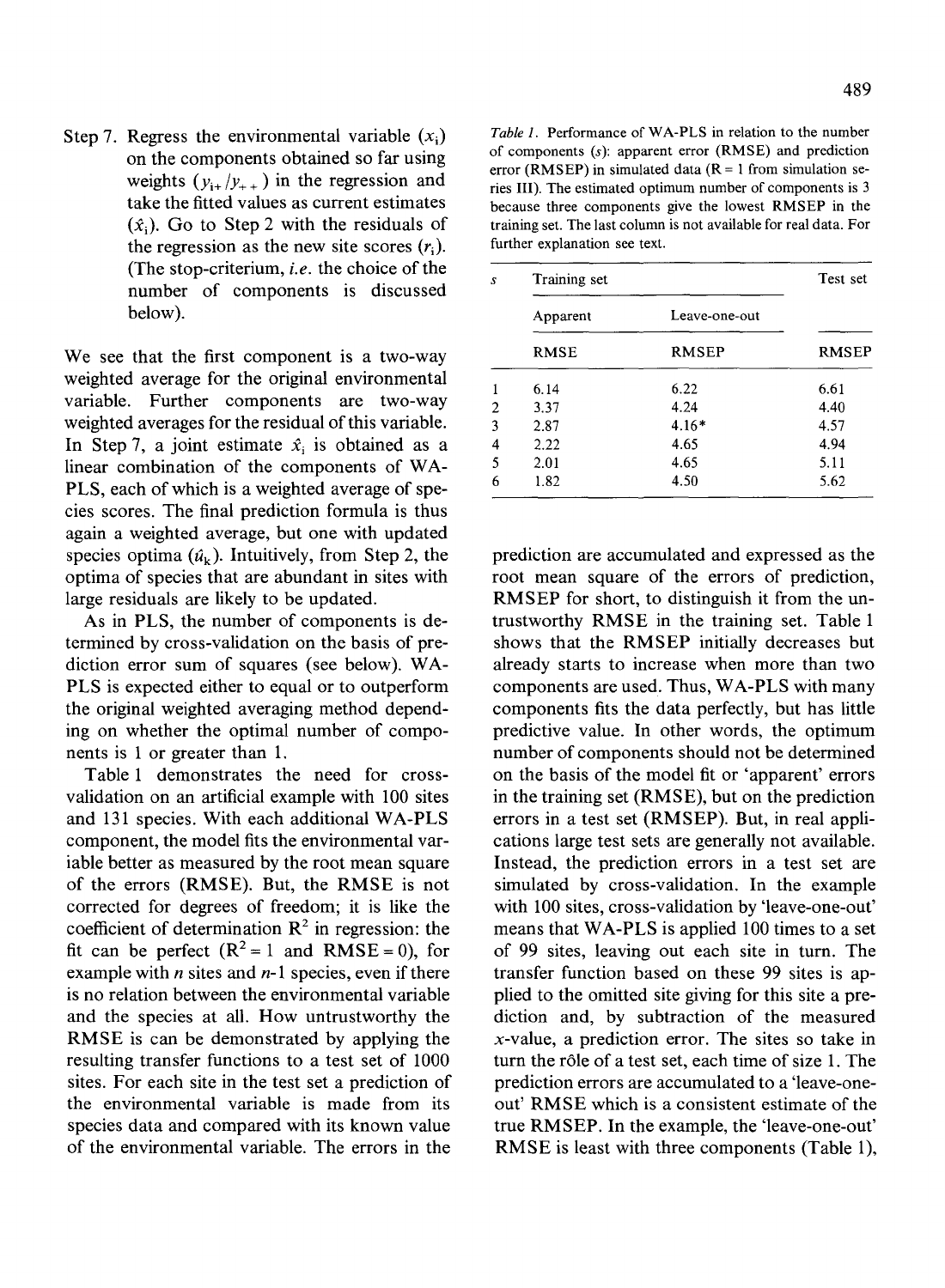hence, the number of components to use is three. In the example, the optimum number is actually 2 as judged from the RMSEP in the test set, but such a large test set is never available in real applications. The number of WA-PLS components is therefore always based on crossvalidation. The final transfer function is based on all training sites.

## Test **data**

#### *Simulations*

The simulations focus on whether WA-PLS can improve on WA in data sets with a single underlying environmental variable. Simulations with two underlying variables are reported in Ter Braak *eta!.* (1993).

The simulated training set consists of 100 sites with *x* sampled from a lognormal distribution limited to the interval  $[0, 100]$ . The sample mean and standard deviation are 32 and 25, respectively. The geometric mean is 22. The test set consists of 1000 equidistant sites on the interval [0, 100]. The mean is thus 50. Because the mean in the training set is much lower, we can expect negative bias and bad performance in the upper range of *x.* 

There are three series of simulations which differ in the way the species abundance data are generated. In series I, 50 species respond to *x*  according to Gaussian response curves (Ter Braak & Van Dam, 1989). The abundance value  $y_{ik}$  is read off the Gaussian response curve for species k at the value  $x_i$ . Series I has three parts. In series Ia, the Gaussian curves have equal maximum (10) and equal tolerance *(t)* and optima that are equidistant on the interval  $[-3t, 100 + 3t]$ , well embracing the sampling interval of the training set. Four values of  $t(100, 50, 25, 25)$  are taken to assess the influence of beta-diversity (length of gradient) on the performance of WA-PLS. These values correspond to gradient lengths of 1, 2, 4 and 8 Standard Deviation (SD) units (Hill & Gauch, 1980; SD = (sample range)/t). In parts lb and Ic, SD is 4, the optima are uniformly distributed (instead of being equidistant) and

the maxima are lograndom between 5 and 20 *(i.e.* their logarithm is uniform between ln(5) and ln(20)). In part Ib,  $t = 25$ , whereas in part Ic,  $t$  is uniformly distributed between 10 and 35. The performance is measured by RMSE (weighted by the species total) of the estimated optima  $(\hat{u}_k)$  and by the bias (estimated – true value) in  $\hat{u}$  and  $\hat{x}$  as a function of the true value.

Simulation series II and III are more realistic. Species response curves vary randomly in shape among species, are skew and, compared to the Gaussian curve, longer-tailed and flatter topped. Moreover, qualitative and quantitative noise is added to generate the data. In series II the amount of qualitative noise (percentage absence) is varied and in series III the length of gradient. For these series the COMmunity PAttern Simulator (COMpAS; Minchin, 1987) is used.

The details are as follows. In COMPAS, each species curve is a unimodal, generalized beta function with five parameters which can be varied randomly between species. They are: the range (r) over which the curve rises and falls, the modal coordinate or optimum  $(u)$ , the maximum  $(A<sub>u</sub>)$ , and two shape parameters,  $\alpha$  and  $\gamma$ , that govern the skewness and kurtosis. The length of gradient can then be defined in Range (R) units as (sample range)/ $\bar{r}$ , where  $\bar{r}$  is the mean range of the species curves. The gradient length was held constant in series II ( $R = 1$ , approximately 5 SD) and varied in series III ( $R = 0.5, 1, 2$ ). The following settings are used: 150 species response curves are generated with r uniform between  $50/R$  and  $150/R$ , u uniform between  $-75/R$  and  $175/R$  (thus well embracing the sampling interval),  $\alpha$  and  $\gamma$  independent and uniform between 0.5 and 3.5 (giving skew and flat-topped curves) and *Au* uniform between 10 and 50 (series II) and lograndom between 10 and 80 (series III). The abundance data are generated by sampling from the 150 response curves, with the addition of qualitative and quantitative noise. Quantitative noise is derived from the Poisson distribution. Qualitative noise is added by randomly replacing abundance values by zeroes. The probability that such a replacement does not happen is specified by the same beta function in which  $A_u$  is replaced by  $P_u$  the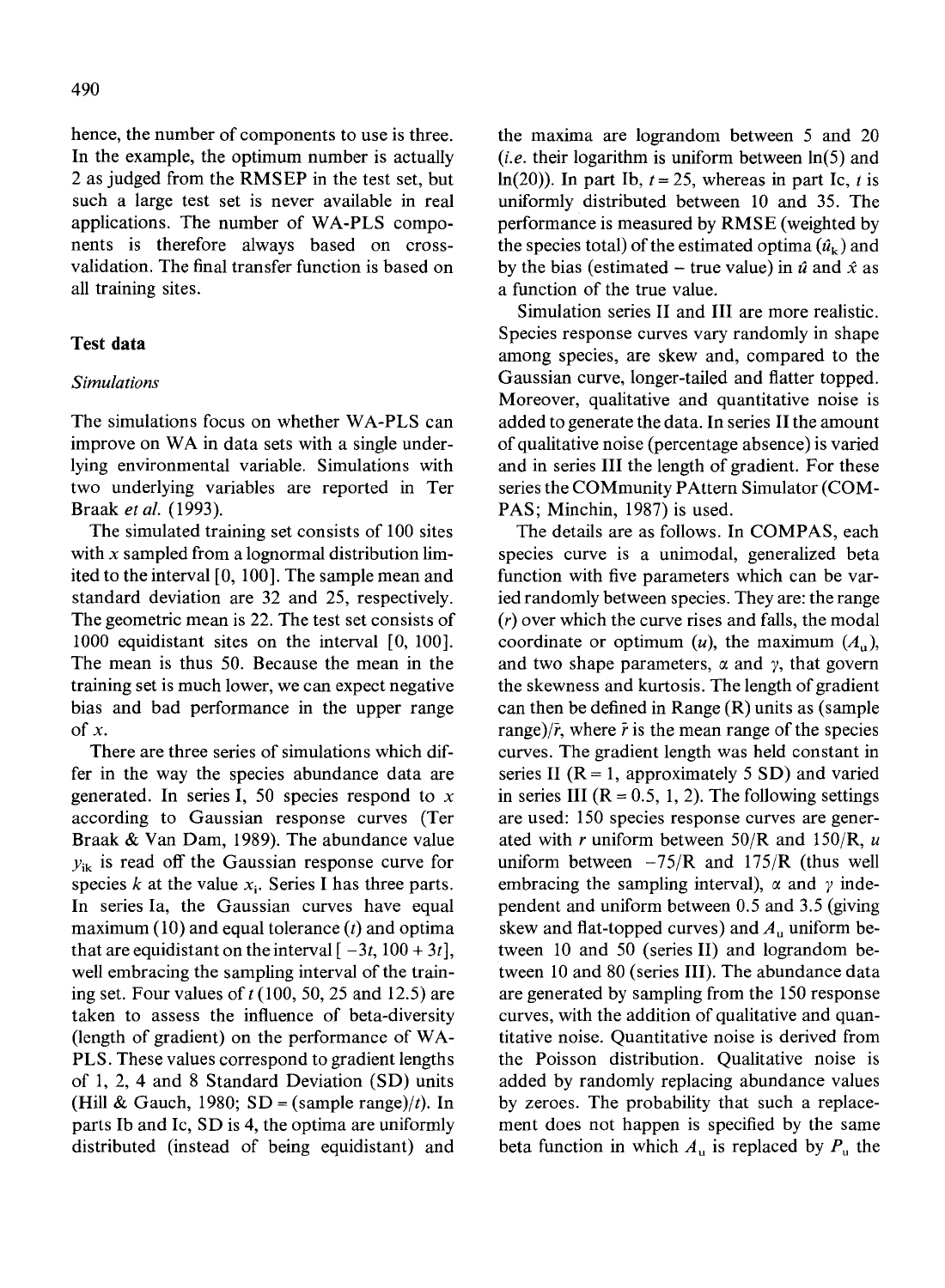maximum probability of occurrence of the species. In series II, the probability curves are made very flat-topped by also multiplying the shape parameters  $\alpha$  and  $\gamma$  by 0.2;  $P_{\mu}$  is held constant within a data set but varied between simulations to give a range of noise levels. The noise level is expressed as the complement of  $P_{\mu}$ , *i.e.* the minimum percentage absence. In series III the qualitative noise is held constant: in each simulation,  $P_{\mu}$  is lograndom between 0.25 and 1 (mean noise level *ca.* 0.5), and  $\alpha$  and  $\gamma$  are those of the quantitative response curve. In summary, each abundance value  $y_{ik}$  is thus a count that is Poisson distributed with an expected value specified by reading off its response curve at the value  $x_i$  and an extra probability of absence determined by the complement of its probability of occurrence curve at the value  $x_i$ .

# *Real data*

WA-PLS is also applied to three surface sediment diatom/water chemistry data sets. Two data sets relate to lake-acidification studies. The first was developed as part of the Surface Waters Acidification Programme (SWAP) and was used to derive the weighted averaging-based transfer function that provided diatom-based pH reconstructions for all sediment core studies in the SWAP project (Birks *eta/.* 1990a). The data set contains 167 samples from Norway, Sweden and the United Kingdom. pH values range from 4.3 to 7.3 (mean 5.6). The distribution of pH is skew, with approximately  $50\%$  collected from lakes of pH 4.5-5.5. Further details of the data set can be found in Stevenson et al. (1991).

The second training set was developed at Bergen University by H. J. B. Birks, J. F. Boyle & F. Berge (unpublished), and consists of 92 samples from lakes in southern and central Norway. The data set was developed to provide transfer functions for inferring pH, DOC and labile aluminium, and was designed to give an even coverage of samples along these gradients. Samples are more or less uniform over the range of pH 4.3-8.3 (mean 5.8), except for a concentration of samples  $(34\%)$  between pH 4.5–5.0.

The third training set was collected as part of a study into the palaeoecology of the Thames Estuary (UK) and was used to develop a weighted averaging based transfer function to provide salinity reconstructions for the estuary over the last 2000 years. The data set consists of 135 samples collected from 17 sites evenly distributed along the salinity gradient from the tidal head to the lower estuary, 72 km downstream. Salinity (calculated as the annual mean half-tide value at each site) ranges from  $0.081$  to  $17.1$  g  $1^{-1}$ , and was log-transformed for all analyses, using the transformation  $log_{10}$  (salinity-0.08). The Thames data set is fully described by Juggins (1992).

The diatom data for all 3 training sets are expressed as percentages of the total valve count. Rare taxa were excluded from each set by retaining only those which achieved a relative abundance of greater than 1.0 percent in any single sample. This gave totals of 277, 150 and 110 taxa for the SWAP, Bergen and Thames data sets, respectively.

## *Data analysis*

The number of species present in a site was usually below 50, except in the simulations without qualitative noise. For weighted averaging methods, the number of species in a site is not very important. For example, if there are three species present with abundances 100, 1, and 1, respectively, the first species takes nearly all the weight so that the effective number of species is close to 1. A good measure for the effective number is Hill's (1973)  $N_2$  measure of diversity, which is the reciprocal of Simpson's diversity index (cf. Hill, 1979: 28 and Ter Braak, 1990). We report the median and range of the effective numbers of species per site and of the effective number of occurrences per species (defined analogously). To further characterize the training sets in data-analytical terms, a detrended canonical correspondence analysis was carried out using the program CANOCO 3.1 (Ter Braak, 1986; 1990) with *x* as the only environmental variable. Detrending-by-segments was used. The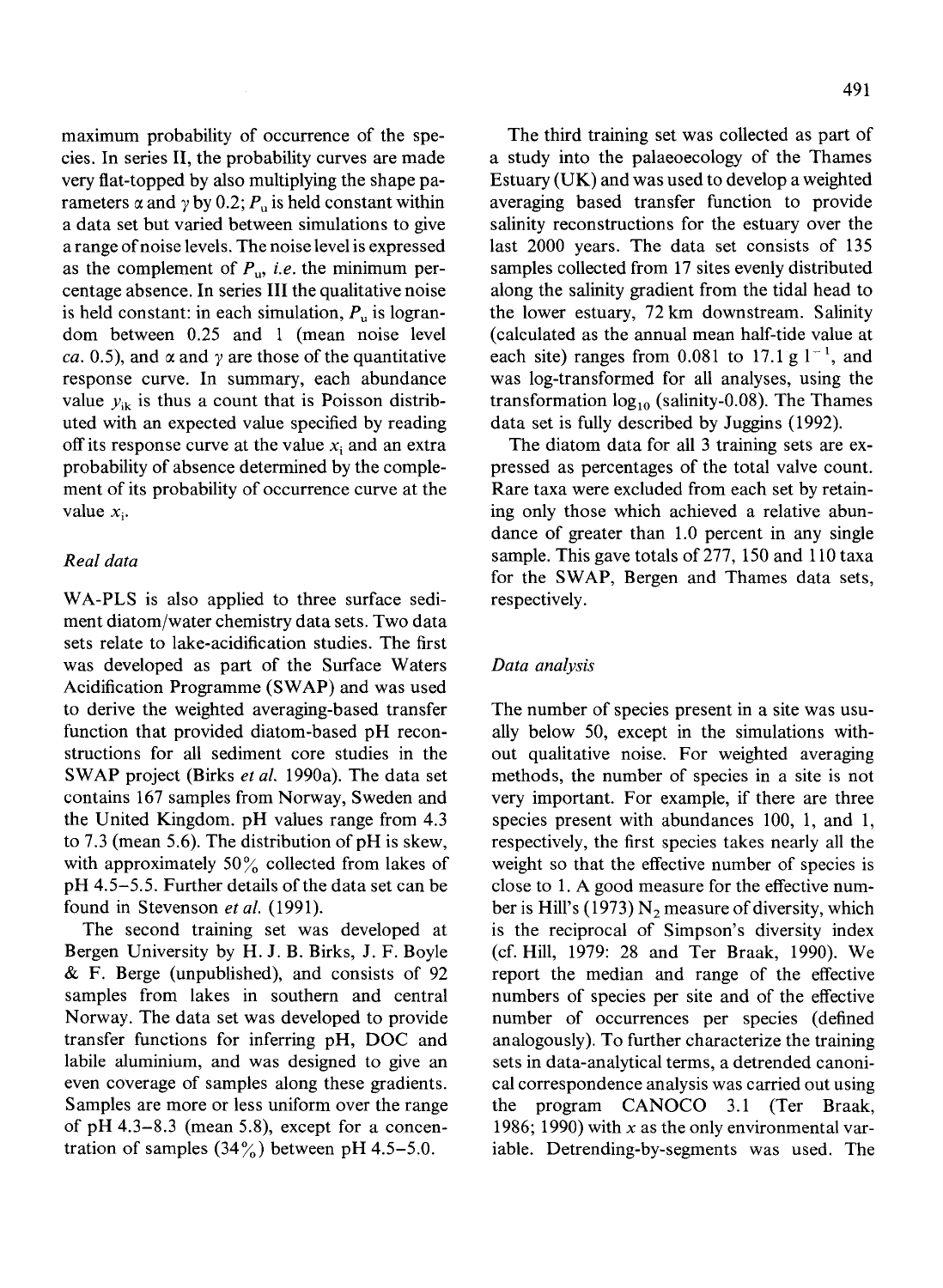492

length of gradient of the first axis of this analysis is the gradient length of *x* in SD-units. We also report the gradient length of the second, unconstrained axis, and the first two eigenvalues.

WA and WA-PLS were applied to the training sets. For comparison, standard PLS was also applied in series III. We report the results of PLS on standardized log-transformed abundance data  $(ln(y_{ik} + 1))$ , which tended to give better results than PLS without standardization or without logtransformation. The calculations were carried out by using the program CALIBRATE (Juggins & Ter Braak, 1992). The number of components was determined by leave-one-out. Up to six components were tried, since initial trials showed that the optimal number of components was always less than six. The resulting transfer function was applied to the test set. The performance of WA, WA-PLS and, in series III, PLS was measured by the root mean squared error of prediction of *x* (RMSEP). For the training set, RMSEP was estimated by leave-one-out. The gain ofWA-PLS over WA was expressed as  $1 - RMSEP(WA-$ PLS)/RMSEP(WA). Further aspects of performance were the average bias and maximum bias in the prediction in the test set. For estimation of the maximum bias, the sampling interval (0, 100) was subdivided into 10 equal intervals, the bias per interval calculated and the (signed) maximum of the 10 values calculated. The  $5\%$  and  $95\%$  envelopes of the error (estimated - true value) were also calculated for each of the 10 intervals.

# **Results**

## *Simulated data*

Series Ia concerns data sets in which weighted averaging of true optima of Gaussian curves is fully efficient compared to maximum likelihood (Ter Braak & Barendregt, 1986). However, the true optima are not available, they must be estimated. The full WA method does not estimate them reliably (Table 2a, component 1), especially when the gradient is short. For both long and short gradients, further components of WA-PLS

*Table 2.* Simulation series 1: effect of the length of gradient in SD-units (Ia), differential heights (Ib and Ic) and widths (lc) of the Gaussian response curves on the RMSE of the optima  $(\hat{u})$  estimated by WA-PLS with 1 to 4 components for noiseless data. For further details see text.

| (a) Part Ia             |              |     |     |      |  |  |  |
|-------------------------|--------------|-----|-----|------|--|--|--|
| <b>SD</b>               | Components   |     |     |      |  |  |  |
|                         | $\mathbf{1}$ | 2   | 3   | 4    |  |  |  |
| 1                       | 13.4         | 3.5 | 3.6 | 3.8  |  |  |  |
| $\overline{2}$          | 11.7         | 5.4 | 1.3 | 0.9  |  |  |  |
| $\overline{\mathbf{4}}$ | 8.5          | 5.5 | 2.2 | 1.2  |  |  |  |
| 8                       | 4.8          | 3.1 | 2.2 | 1.4  |  |  |  |
| (b) $SD = 4$            |              |     |     |      |  |  |  |
| Part                    | Components   |     |     |      |  |  |  |
|                         | 1            | 2   | 3   | 4    |  |  |  |
| Ib                      | 7.9          | 6.0 | 4.5 | 7.5  |  |  |  |
| Ic                      | 10.5         | 9.6 | 9.6 | 10.0 |  |  |  |

achieved a substantial decrease in the error in estimating the optima (Table 2a). Figure 1a shows that WA (component 1) overestimates the small optima and underestimates the large ones. Further components ofWA-PLS remove this bias. In plots of *a* against *u* (not shown), the further components are seen to 'stretch out the ends'. Figure 1b shows that WA (component 1) gives biased predictions of *x.* Further components of WA-PLS decrease this bias. In simulations with other distributions of  $x$  in the training set, similar patterns of bias were found for  $\hat{u}$ . The patterns of bias in  $\hat{x}$  were different, but all bias vanished when more components were added.

In parts lb and Ic of series I the Gaussian response curves are more variable. WA of true optima is not efficient then and does not give perfect predictions, not even for noiseless data. In these cases WA-PLS does not recover the true optima (Table 2b): after an initial decrease, the error in  $\hat{u}$  starts to increase when component 4 is added. Although the bias in the optima does not vanish with higher components (Fig. 1c, e), the bias in the prediction of *x* does (Fig. 1d, f).

The training sets of simulation series II are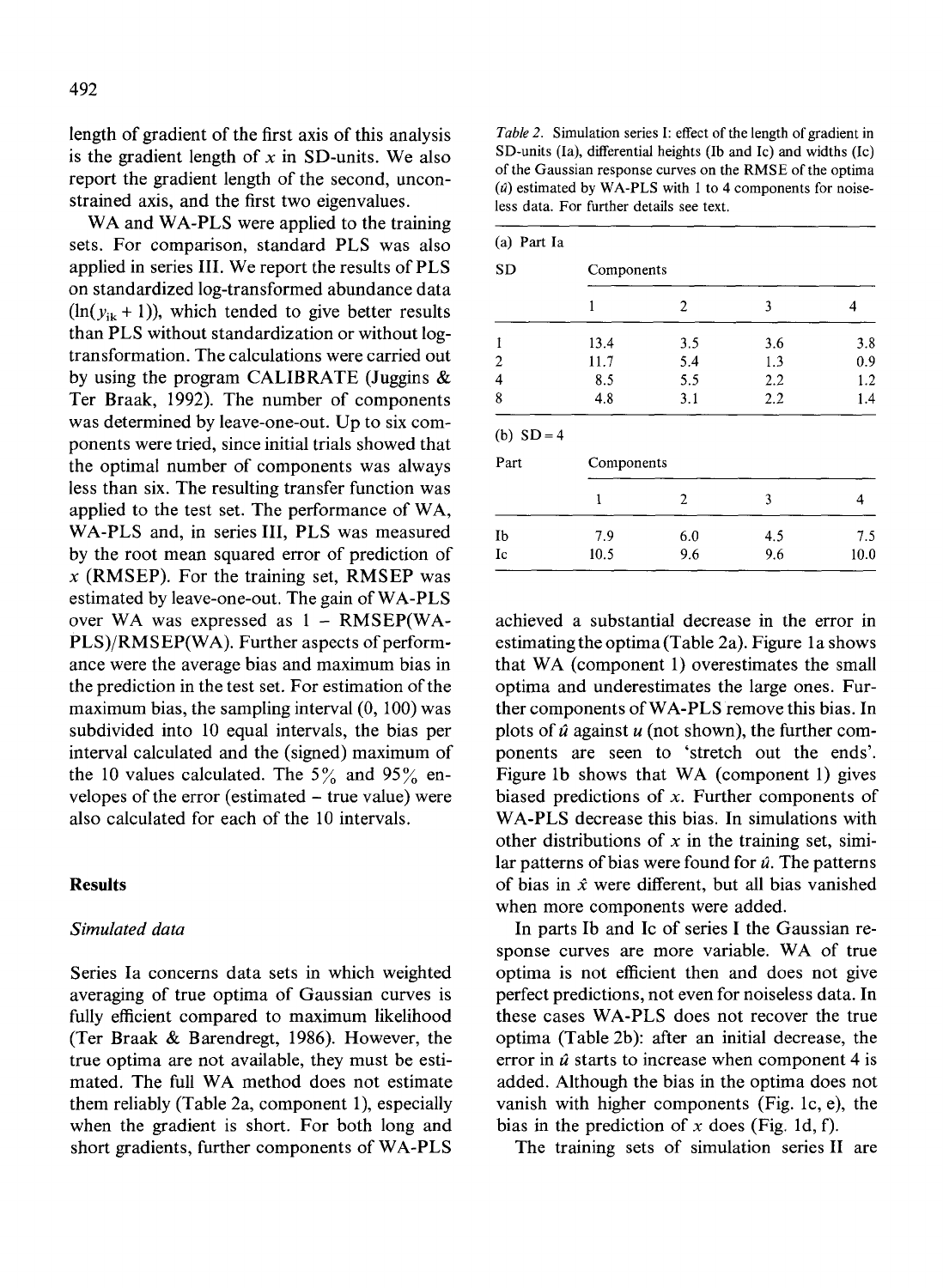

*Fig. 1.* Simulation series I (SD = 4): Bias in *a* (a, c, e) and  $\hat{x}$  (b, d, f) as a function of the true value of *u* and *x*, respectively, for an increasing number of components  $(s = 1, 2...5)$  in WA-PLS. From top to bottom, the variability among the Gaussian response curves increases: equal maxima and tolerance in (a) and (b), random maxima and equal tolerance (Table 2b: Part lb) in (c) and (d) and random maxima and tolerances (Table 2b: Part Ic) in (e) and (f).

summarized in Table 3. With an increase in noise level, the percentage absence increases and, thus, the effective number of species per sample and the effective number of occurrences per species decrease. The gradient length of the second axis of a detrended canonical correspondence analysis increases with the noise level from *ca* 1 to 5 SD. This is remarkable because the data sets are onedimensional by simulation. Table 4a shows that, compared with WA, WA-PLS greatly reduces the prediction error in low noise data sets (up to  $72\%$ ), but the reduction decreases with noise level. For very high noise levels  $(p = 75$  in Table 4) WA-PLS actually performs slightly worse than WA on the test set  $(-3\%)$ . The gain as estimated by leave-one-out in the training set is somewhat over-optimistic, when compared with the gain achieved in the test set.

Table 4b shows that the average bias in WA and WA-PLS reconstructions is small in view of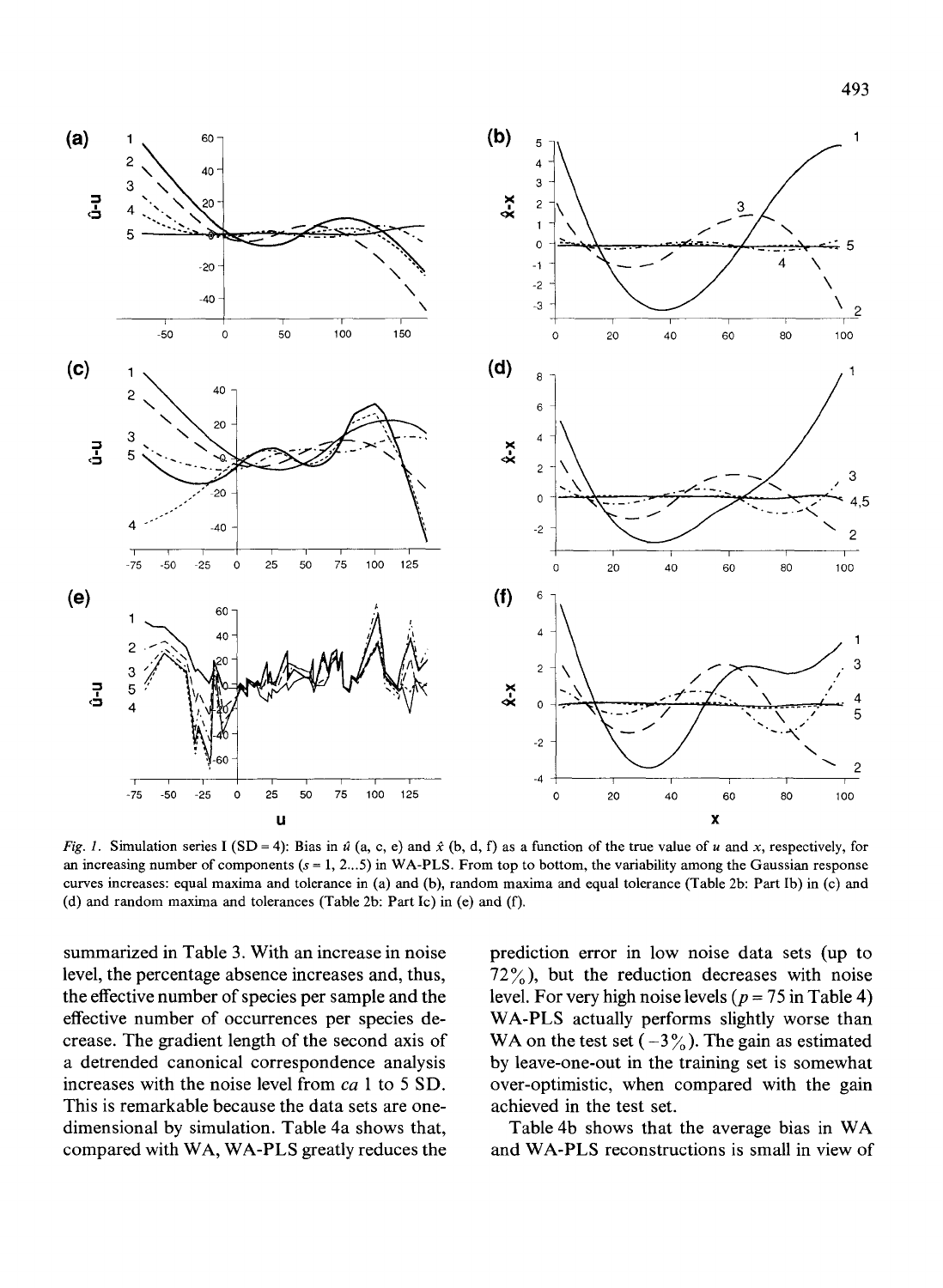*Table 3.* Data summary of the training sets in simulation series II. ( $p$ : level of qualitative noise;  $N<sub>2</sub>$  for samples: effective number of species per sample;  $N_2$  for species: effective number of occurrences per species;  $\lambda_1$ ,  $\lambda_2$  and SD<sub>1</sub>, SD<sub>2</sub>: eigenvalue  $(\lambda)$  and length of gradient (SD) of detrended canonical correspondence analysis).

| p                          | 0    | 10   | 25   | 50   | 75   |
|----------------------------|------|------|------|------|------|
| $N2$ , for samples         |      |      |      |      |      |
| Minimum                    | 41   | 30   | 25   | 12   | 4    |
| Median                     | 46   | 38   | 31   | 21   | 10   |
| Maximum                    | 50   | 43   | 38   | 28   | 20   |
| N <sub>2</sub> for species |      |      |      |      |      |
| Minimum                    | 1    | 1    | 1    | 1    | 1    |
| Median                     | 35   | 28   | 25   | 15   | 9    |
| Maximum                    | 92   | 80   | 68   | 48   | 23   |
| λ                          | 0.62 | 0.65 | 0.65 | 0.64 | 0.66 |
| $\lambda_2$                | 0.03 | 0.06 | 0.07 | 0.17 | 0.36 |
| SD <sub>1</sub>            | 4.7  | 5.0  | 5.0  | 4.9  | 5.0  |
| SD <sub>2</sub>            | 0.9  | 1.1  | 1.5  | 4.9  | 4.5  |

the difference in mean of  $-18$  between the training and the test sets. The maximum bias (Table 4c) tends to be smaller in WA-PLS than in WA, except at the highest noise level.

In applications, the amount of noise in the fossil data may differ from that in the modern training set. Table 5 shows that if the training set has a low noise level, the error depends strongly on the noise in the test set.

The training sets of simulation series III are summarized in Table 6. Again, detrended canonical correspondence analysis detects a strong second gradient. Table 7 compares WA, WA-PLS and standard PLS for this series. Over the tested range of gradient lengths, WA-PLS outperforms both WA and PLS in terms of RMSE and maximum bias. If the gradient is long  $(R = 2,$  $SD = 11$ ), standard PLS is clearly inappropriate as judged by the error in the test set. Figure 2 shows the case of intermediate gradient length  $(R = 1, SD = 5.6)$  in more detail. As the bias and error bands in Fig. 2a show, WA overestimates for low values of *x,* underestimates for intermediate values and overestimates for high values. WA-PLS also gives biased predictions, but the

*Table 4.* Simulation series II: effect of level of qualitative noise  $(p)$  on the RMSEP (a) and the average (b) and maximum bias (c) in WA and WA-PLS in the training set of 100 lognormal distributed sites (t) and the test set of 1000 equidistant samples (e). Between brackets is the estimated optimal number of components in the training set. This number is used in the test set. For further details see text.

| p                | Set<br>WA<br>WA-PLS |                                            |         | Gain   |
|------------------|---------------------|--------------------------------------------|---------|--------|
|                  | (a) RMSEP           |                                            |         |        |
| $\bf{0}$         | t                   | 1.89                                       | 0.53(4) | $72\%$ |
|                  | e                   | 1.91                                       | 0.65    | 66%    |
| 10               | t                   | 2.48                                       | 1.42(3) | 42%    |
|                  | e                   | .2.32                                      | 1.43    | 38%    |
| 25               | t                   | 2.81                                       | 1.97(3) | 30%    |
|                  | e                   | 2.56                                       | 2.14    | $16\%$ |
| 50               | t                   | 2.98                                       | 2.61(3) | $12\%$ |
|                  | $\epsilon$          | 3.44                                       | 3.26    | 5%     |
| 75               | t                   | 4.88                                       | 4.69(2) | $5\%$  |
|                  | e                   | 5.24                                       | 5.41    | $-3\%$ |
|                  | (b) Average bias    |                                            |         |        |
| $\boldsymbol{0}$ | e                   | 0.35                                       | 0.09    |        |
| 10               | $\epsilon$          | 0.17                                       | $-0.23$ |        |
| 25               | e                   | $-0.16$                                    | $-0.48$ |        |
| 50               | e                   | $-0.05$                                    | $-0.25$ |        |
| 75               | e                   | $-1.86$                                    | $-2.05$ |        |
|                  |                     | (c) Maximum bias over the range $(0, 100)$ |         |        |
| $\boldsymbol{0}$ | e                   | 2.81                                       | $-0.45$ |        |
| 10               | e                   | 3.22                                       | $-0.83$ |        |
| 25               | e                   | 3.81                                       | $-2.06$ |        |
| 50               | e                   | 2.90                                       | $-2.06$ |        |
| 75               | e                   | $-5.01$                                    | $-9.10$ |        |
|                  |                     |                                            |         |        |

bias and error are less. In the middle of the training set ( $x$  between 15 and 50) PLS gives prediction errors that are comparable or somewhat larger than WA-PLS. However, the error bands

*Table 5.* Simulation series II: effect of level of qualitative noise (p) in the test set on the RMSEP in WA and WA-PLS. The training set has noise level 10.

| p  | WA   | WA-PLS | Gain |
|----|------|--------|------|
| 0  | 1.80 | 0.92   | 49%  |
| 10 | 2.32 | 1.43   | 38%  |
| 25 | 2.61 | 1.97   | 24%  |
| 50 | 3.46 | 3.01   | 13%  |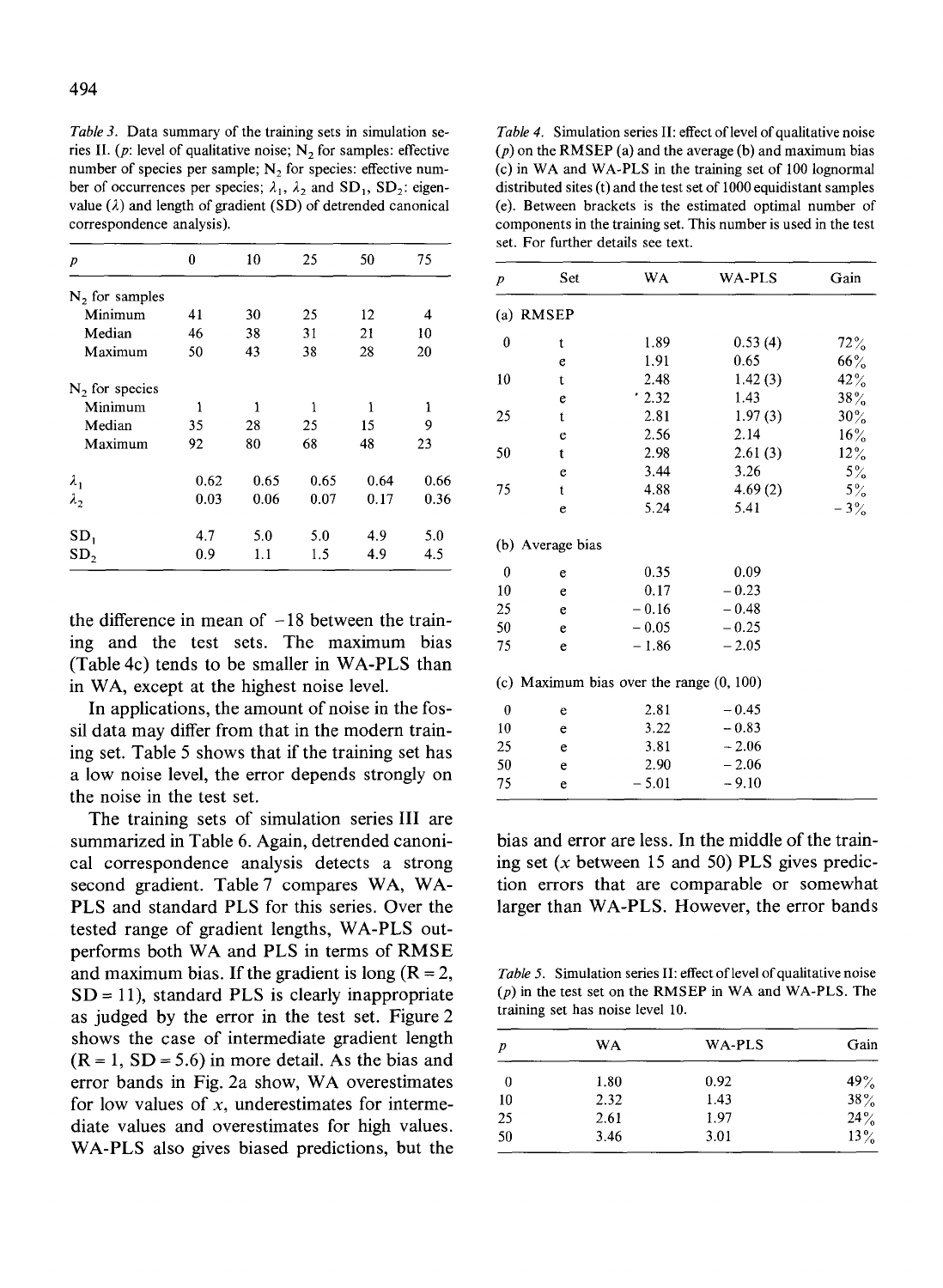| R                 | 0.5  | 1.0  | 2.0  |
|-------------------|------|------|------|
| $N_2$ for samples |      |      |      |
| Minimum           | 13   | 6    | 5    |
| Median            | 21   | 14   | 10   |
| Maximum           | 29   | 26   | 14   |
| $N2$ for species  |      |      |      |
| Minimum           | 1    | 1    | 1    |
| Median            | 17   | 9    | 8    |
| Maximum           | 84   | 57   | 48   |
| $\lambda_1$       | 0.38 | 0.72 | 0.92 |
| $\lambda_2$       | 0.18 | 0.29 | 0.36 |
| SD <sub>1</sub>   | 2.9  | 5.6  | 11.5 |
| SD <sub>2</sub>   | 2.6  | 4.0  | 3.6  |

*Table 6.* Data sumary of the training sets in simulation series III. (R: Range unit). For legend see Table 3.

widen at the ends of the scale, most notably the upper end. This error pattern in PLS is also present in similar graphs (not shown) for  $R = 0.5$ and  $R = 2$ . The example of Table 1 is case ' $R = 1$ '

*Table* 7. Simulation series III: effect of the length of gradient (in R-units) on the RMSEP (a), average (b) and maximum (c) bias in WA, WA-PLS and standard PLS. For legend see Table 4.

| R         | Set              | <b>WA</b> | WA-PLS                                        | <b>PLS</b> |
|-----------|------------------|-----------|-----------------------------------------------|------------|
| (a) RMSEP |                  |           |                                               |            |
| 0.5       | t                | 7.19      | 5.66(2)                                       | 6.99(1)    |
|           | e                | 7.82      | 6.12                                          | 7.03       |
| 1.0       | t                | 6.22      | 4.16(3)                                       | 5.01(2)    |
|           | e                | 6.61      | 4.57                                          | 6.15       |
| 2.0       | t.               | 3.68      | 2.92(3)                                       | 6.25(2)    |
|           | e                | 2.82      | 2.70                                          | 8.09       |
|           | (b) Average bias |           |                                               |            |
| 0.5       | e                | $-0.50$   | $-1.44$                                       | 0.41       |
| 1.0       | e                | 1.06      | 0.08                                          | 0.83       |
| 2.0       | e                | 0.52      | 0.51                                          | 1.13       |
|           |                  |           | (c) Maximum bias over the range of $(0, 100)$ |            |
| 0.5       | e                | 9.21      | 4.19                                          | 7.58       |
| 1.0       | e                | $-9.26$   | $-5.00$                                       | 4.58       |
| 2.0       | e                | 3.33      | 2.78                                          | 6.83       |

in Table 7. The RMSEP's quoted in Table 7 for WA and WA-PLS are easily retraceable in Table 1.

#### *Real data*

Table 8 summarizes the three diatom/chemistry data sets. Despite the large total number of taxa (ca 100-300) individual samples are generally species poor in comparison with the simulated data sets of series II and III. The median  $N_2$  of 8-13 species per sample, indicates, as expected, a high degree of noise. The SWAP and Bergen pH-related data sets have large secondary gradients, as revealed by detrended canonical correspondence analysis. For the SWAP data set the second unconstrained DCCA axis is larger than the first, reflecting its greater diversity of lake

*Table 8.* Data summary for the real-data training sets. For legend see Table 3.

|                   | <b>SWAP</b> | Bergen | Thames           |
|-------------------|-------------|--------|------------------|
| N samples         | 167         | 92     | 135              |
| N taxa            | 277         | 150    | 110              |
| $N_2$ for samples |             |        |                  |
| Minimum           | 1.6         | 1.4    | 3.4              |
| Median            | 11.3        | 8.1    | 12.5             |
| Maximum           | 29.7        | 21.6   | 32.3             |
| $N_2$ for species |             |        |                  |
| Minimum           | 1.0         | 1.0    | 1.1              |
| Median            | 7.8         | 6.1    | 26.1             |
| Maximum           | 82.6        | 51.0   | 99.4             |
| $\lambda_1$       | 0.50        | 0.73   | 0.44             |
| λ,                | 0.39        | 0.33   | 0.13             |
| SD <sub>1</sub>   | 3.5         | 4.3    | 2.7              |
| SD <sub>2</sub>   | 4.1         | 2.9    | 1.9              |
| Variable          | pН          | pН     | $log S^* - 0.08$ |
| Minimum           | 4.3         | 4.3    | $-3.0$           |
| Mean              | 5.6         | 5.8    | $-1.1$           |
| Median            | 5.3         | 5.4    | $-1.2$           |
| Maximum           | 7.3         | 8.3    | 1.2              |
| Stand. dev.       | 0.77        | 1.15   | 1.31             |
|                   |             |        |                  |

\* S = salinity in g  $1^{-1}$ .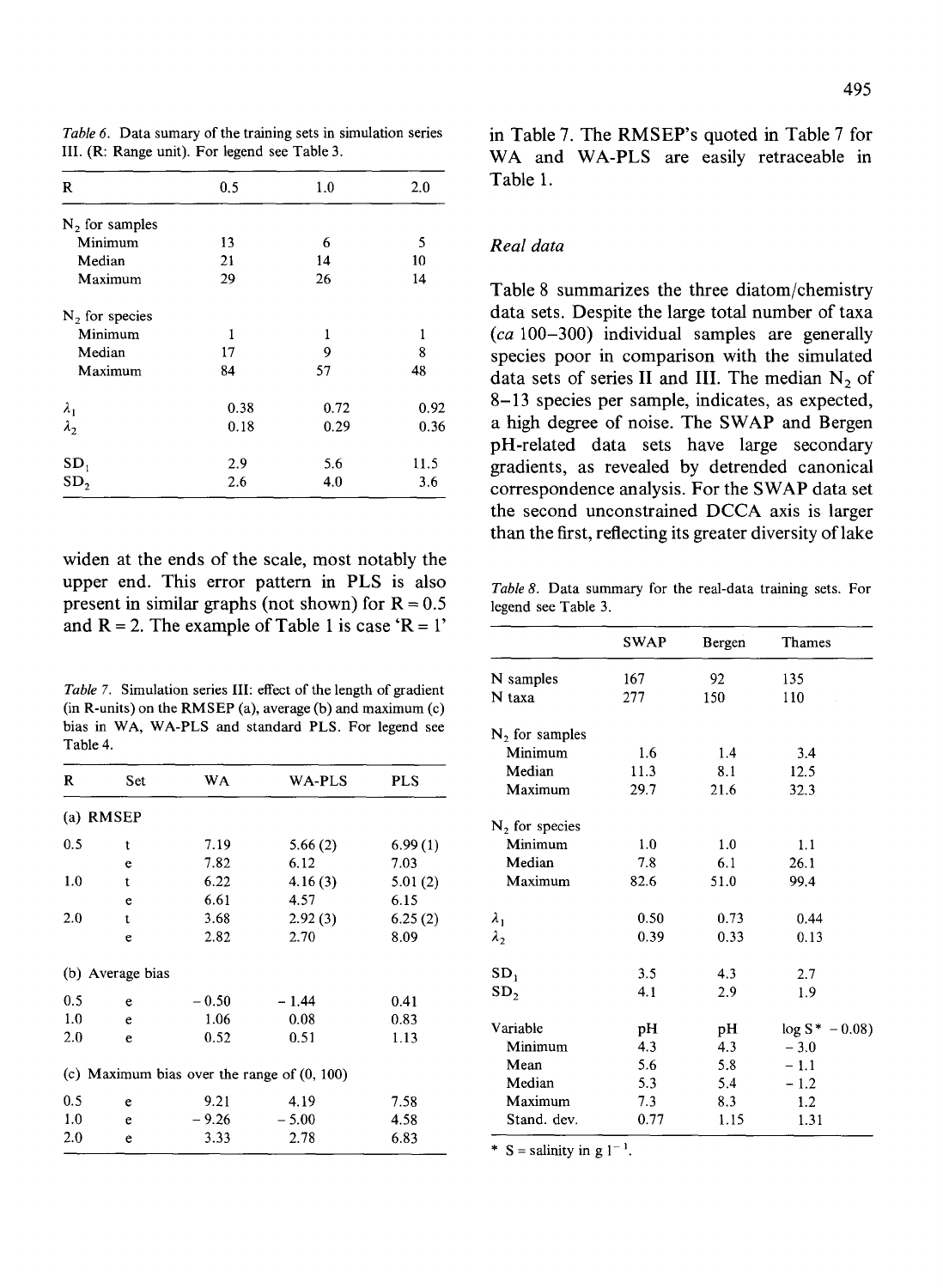

*Fig. 2.* Simulation series III (R = 1.0): Bias in  $\hat{x}$  (solid line) and  $5\%$ - and 95%-envelopes (dashed) of prediction error  $(\hat{x}-x)$  as function of the true value  $(x)$  for WA-PLS (open circles) compared to WA (squares) in (a) and to PLS (solid circles) in (b).

types and corresponding non-pH related variation in diatom composition. The Thames Estuary data, by comparison, are essentially one-dimensional, reflecting their collection from an ecological system dominated by a single strong environmental gradient.

Table 9 summarizes the results of WA-PLS. For the SWAP data set the prediction error, as judged by the leave-one-out RMSEP, is minimal for the second WA-PLS component. However, the reduction in prediction error from the first to second component is small (0.310 to 0.302 pH

| Table 9. The performance of WA-PLS applied to the three diatom data sets in relation to the number of components $(s)$ in terms |  |  |  |
|---------------------------------------------------------------------------------------------------------------------------------|--|--|--|
| of apparent RMSE and leave-one-out RMSEP. $(* = selected \text{ model})$ .                                                      |  |  |  |

| Dataset                                    | <b>SWAP</b> |              | Bergen      |              | Thames      |              |
|--------------------------------------------|-------------|--------------|-------------|--------------|-------------|--------------|
| s                                          | <b>RMSE</b> | <b>RMSEP</b> | <b>RMSE</b> | <b>RMSEP</b> | <b>RMSE</b> | <b>RMSEP</b> |
| $\mathbf{1}$                               | 0.276       | $0.310*$     | 0.353       | 0.394        | 0.341       | 0.354        |
| $\mathbf{2}$                               | 0.232       | 0.302        | 0.256       | $0.318*$     | 0.238       | 0.279        |
| 3                                          | 0.194       | 0.315        | 0.213       | 0.330        | 0.196       | $0.239*$     |
| 4                                          | 0.173       | 0.327        | 0.192       | 0.335        | 0.166       | 0.224        |
| 5                                          | 0.153       | 0.344        | 0.174       | 0.359        | 0.153       | 0.219        |
| 6                                          | 0.134       | 0.369        | 0.164       | 0.374        | 0.140       | 0.219        |
| Reduction in<br>prediction<br>error $(\%)$ |             | $\bf{0}$     |             | 19           |             | 32           |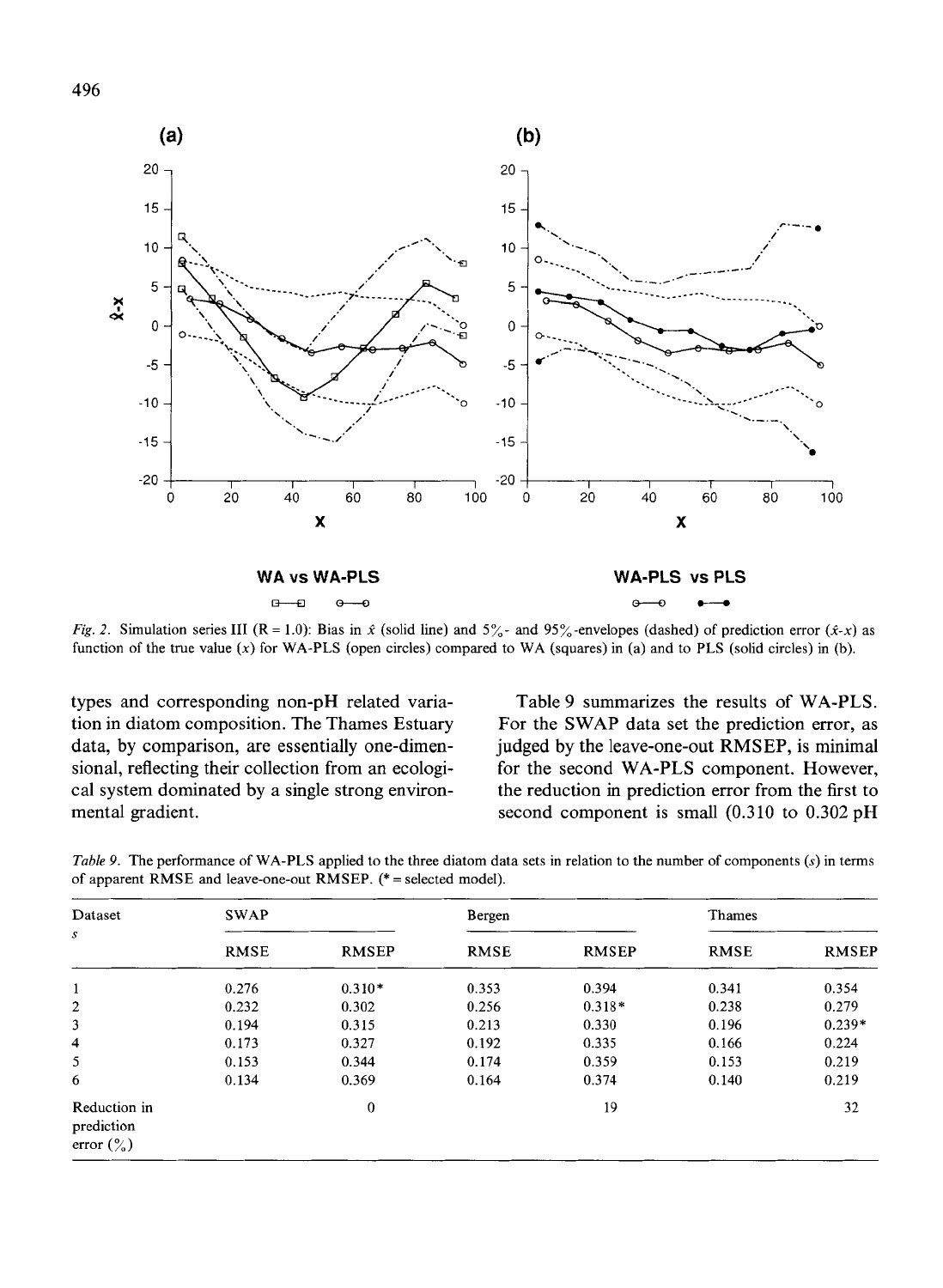units). Therefore we would use the first component only for reconstruction. For the SWAP data set WA-PLS offers no improvement over WA.

For the Bergen data set the second WA-PLS component yields the lowest RMSEP (Table 9),

 $\ddot{x}$ 

ui

 $\circ$ :c

 $\frac{1}{8}$   $-0.2$ 

-0.6

-1.0

4.0

 $\sum_{i=1}^{\infty}$   $\frac{1}{i}$   $\frac{1}{i}$   $\frac{1}{i}$   $\frac{1}{i}$   $\frac{1}{i}$   $\frac{1}{i}$   $\frac{1}{i}$   $\frac{1}{i}$   $\frac{1}{i}$   $\frac{1}{i}$   $\frac{1}{i}$   $\frac{1}{i}$   $\frac{1}{i}$   $\frac{1}{i}$   $\frac{1}{i}$   $\frac{1}{i}$   $\frac{1}{i}$   $\frac{1}{i}$   $\frac{1}{i}$   $\frac{1}{i}$   $\frac{1}{$ 

 $-0.8$   $\left.\begin{array}{ccc} \cdot & \cdot & \cdot \\ \cdot & \cdot & \cdot \end{array}\right.$ 

 $5.0$ 

so a two-component model is selected, giving a 19% reduction in prediction error over WA. Figure 3 shows that the first component (*i.e.* WA) overestimates low values of pH, and underestimates high values (compare Fig. lb). The second

**Component 1**  9.0 8.0  $\frac{a}{b}$  7.0  $\left| \begin{array}{ccc} 1 & 0 & \cdots \ 0 & 0 & \cdots \end{array} \right|$ redicte<br>'  $\sum_{i=1}^{n}$  6.0  $\frac{1}{i}$  ... 5.0  $4.0 +$ <br> $4.0 +$ 4.0 5.0 6.0 7.0 8.0 9.0 1.0 0.8 0.6 **:c**  a. 0.4 .0 0.2 0.0 a. *:*  9.0 8.0 7.0 6.0 5.0 4.0 1.0 0.8 0.6 0.4 0.2 0.0 ' 4.0 5.0 *.:* .  $\ddot{\cdot}$ .. **Component 2** .. .. . *: .*   $\leq$ ..  $\ddot{\phantom{0}}$ 6.0 7.0 8.0 9.0 · .



-0.2 -0.4 -0.6 -0.8 -1.0

4.0

5.0

.·

Observed pH

6.0 7.0 8.0 9.0

6.0 7.0 8.0 9.0

Observed pH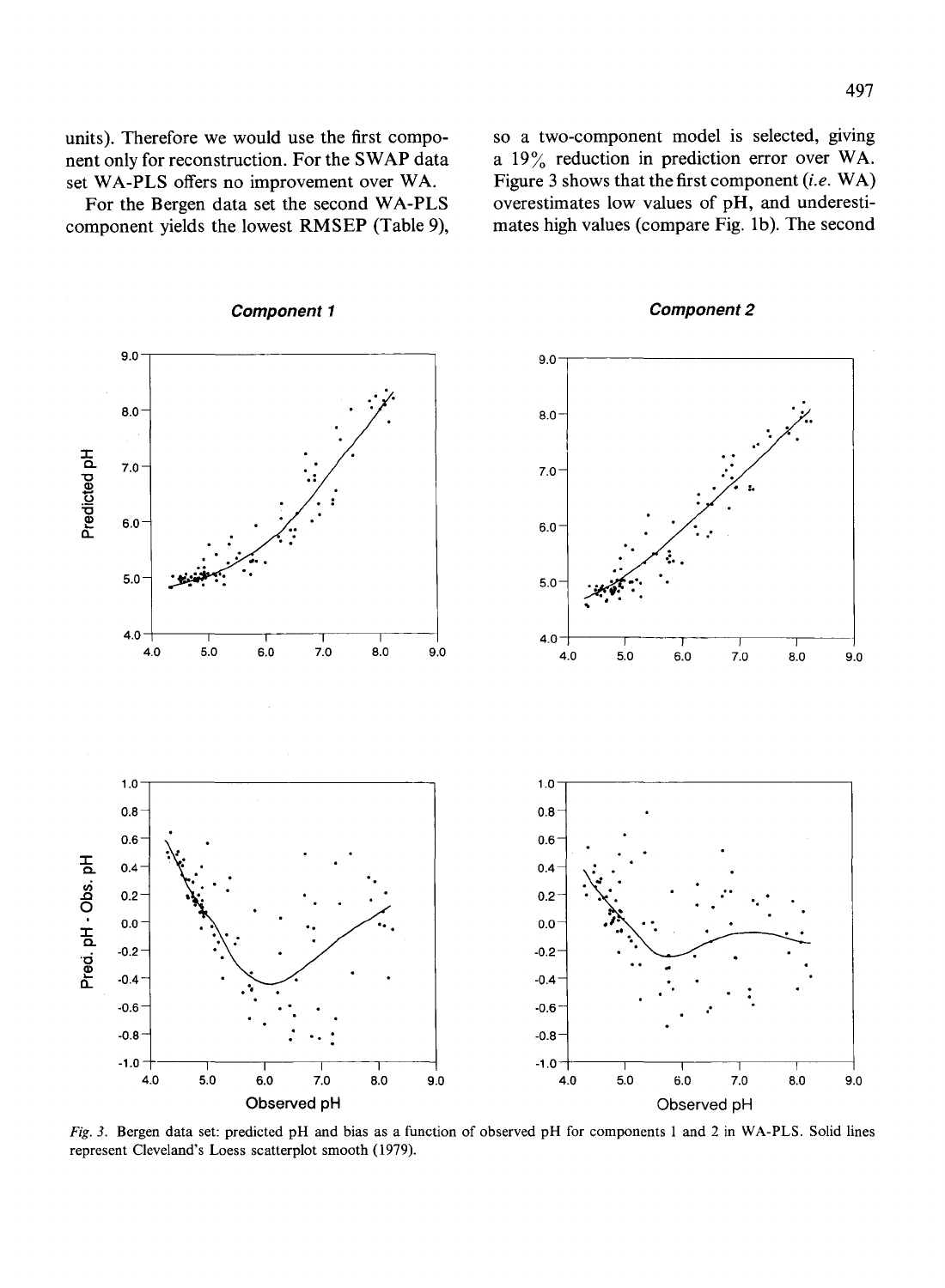component removes some bias, and 'straightens out' the predicted values, although there is still a tendency to overestimate at low pH.

For the Thames data the prediction error is minimal with five components of WA-PLS. Because reduction in error is small after three components, we decided to retain three components only, giving a reduction in prediction error over WA of  $32\%$ . WA overestimates at low values of salinity (Fig. 4), except for some samples that are at the head of the estuary. These samples have a entirely freshwater diatom flora and many



*Fig. 4.* Thames data set: predicted salinity and bias as a function of observed salinity for components 1 and 3 in WA-PLS. Solid lines represent Cleveland's Loess scatterplot smooth (1979). Salinity in g  $1^{-1}$  and transformed as log<sub>10</sub> (salinity - 0.08).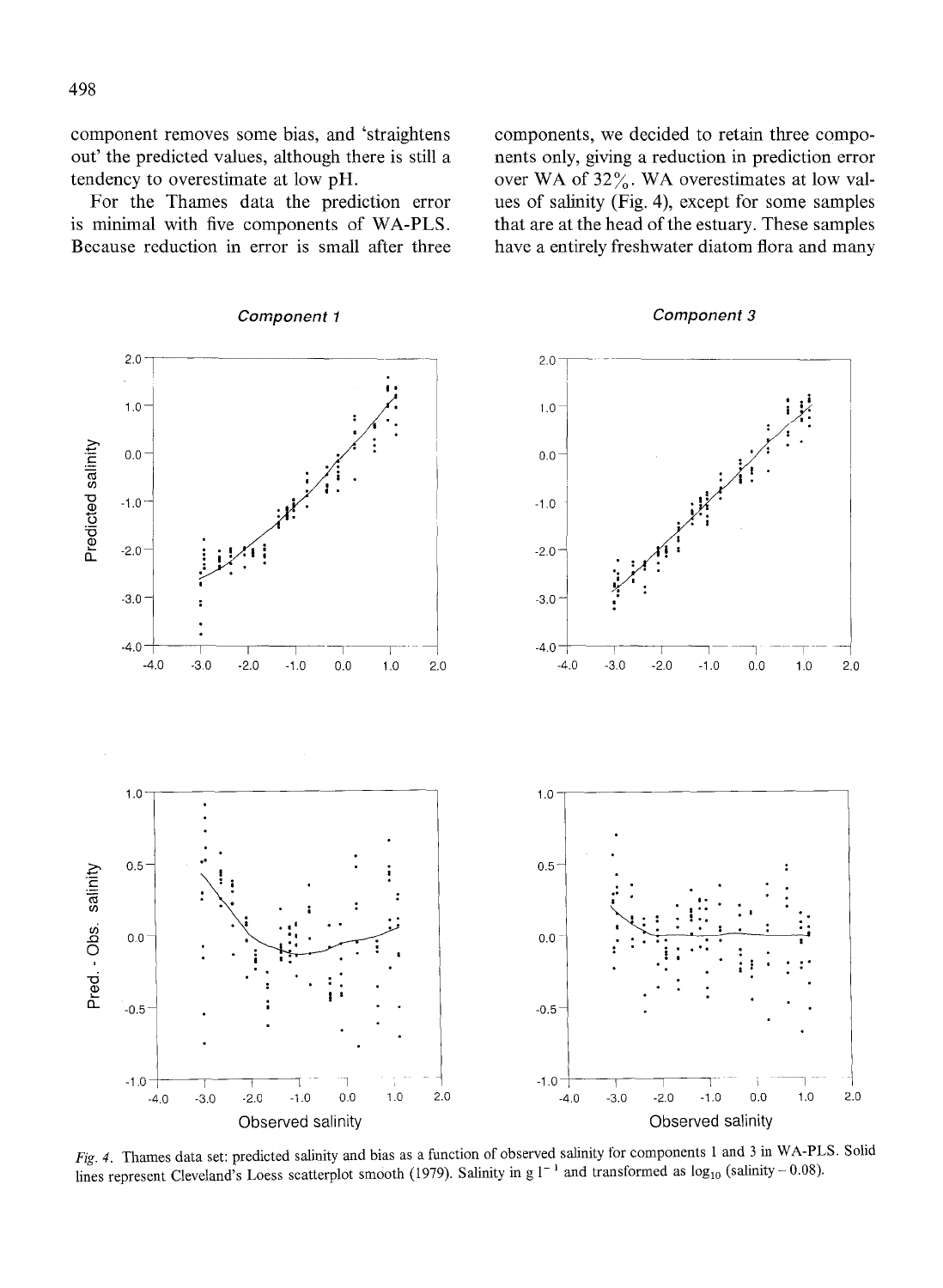of the taxa are poorly represented elsewhere in the estuary. The salinity optima of the constituent taxa are well estimated by WA regression but the subsequent deshrinking is somewhat overzealous for these samples. Figure 4 shows that the reduction in prediction error is largely due to the improved fit at the lower values of salinity.

## **Discussion**

This is the first paper to test the WA method by simulation. The simulations and real data show that WA can give biased predictions. The patterns of error apparent in Figs 3 and 4 have been noticed in other applications of WA with inverse deshrinking (e.g. Birks *et al.*, 1990b; Hall & Smol, 1992). In WA with classical deshrinking the initial inferred values  $(x<sub>i</sub><sup>*</sup>)$  are regressed on observed  $(x_i)$ , so the residuals are orthogonal to the predicted values  $(\hat{x}_i)$ , and so uncorrelated with the original observed values. With inverse deshrinking the residuals are orthogonal to the original inferred values  $(x<sub>i</sub><sup>*</sup>)$ , not the observed ones, and plots of (final) inferred against observed reveal this bias. Since, by comparison with classical deshrinking, inverse deshrinking 'pulls' the predicted values towards the mean of the training set, this inevitably leads to overestimation at low, and underestimation at high values. Our improved method, WA-PLS, exploits the patterns in the error to update the transfer function, so reducing the error and the pattern in the bias. However, since inverse deshrinking is implicit in the method, it does not remove this source of bias completely. We plan to investigate the use of smoothing splines (cf. Wold, 1992) to improve the deshrinking. The simulations also point out that noise may prevent the method from achieving a real improvement. So far, application of the method to real data showed either no improvement or a modest reduction in prediction error  $(19-32\%)$ , but never a large improvement. The new method is worth trying, especially when WA gives suspect patterns in the error in the training set.

The WA method was designed as an approximation to maximum likelihood calibration using a Gaussian model (Ter Braak & Van Dam, 1989). Nevertheless WA can be improved for two reasons. The first is that the approximation is not an ideal one: WA regression and WA calibration are fraught with edge effects giving nonlinear distortions that are well known from correspondence analysis (Hill & Gauch, 1980). The linear deshrinking regression does not solve these problems but WA-PLS does (Fig. 1). The second reason is that there are likely to be additional environmental variables that govern the species assemblage. The structure that results from these variables is not used at all in WA. WA thus assumes that environmental variables other than the one of interest have negligible influence (Ter Braak, 1988; Birks *eta/.,* 1990a). WA-PLS does use the additional structure in a similar way as the multiple linear regression approach to calibration (see Lorber *eta/.,* 1987). Consequently, in WA-PLS environmental variables other than the one of interest may influence the species assemblage but for optimal performance their joint distribution in the fossil set should be the same as in the training set (Brown, 1979).

Although WA tends to perform less well than WA-PLS, both methods perform reasonably with the simulated data, despite the complexity of and variability in the underlying response curves. The magnitude of the error should be compared to the sampling range of 100. In all simulations, the correlation between the WA reconstruction and the true value exceeds 0.95. The bias is small compared to difference in mean  $(-18)$  between the training set and the test set.

Because WA-PLS uses the residual structure in the species data to improve upon WA, we had hoped that WA-PLS would improve more over WA the noisier the data. However, Table 4 shows otherwise. An explanation might be that in the simulations unstructured noise is added. If the noise is due to other environmental gradients, it has more structure for WA-PLS to use. Ter Braak *eta/.* (1993) confirmed this conjecture by simulation of data sets with two underlying gradients. In these simulations WA-PLS halved the prediction error of WA!

Table 5 shows in terms of practical reconstruc-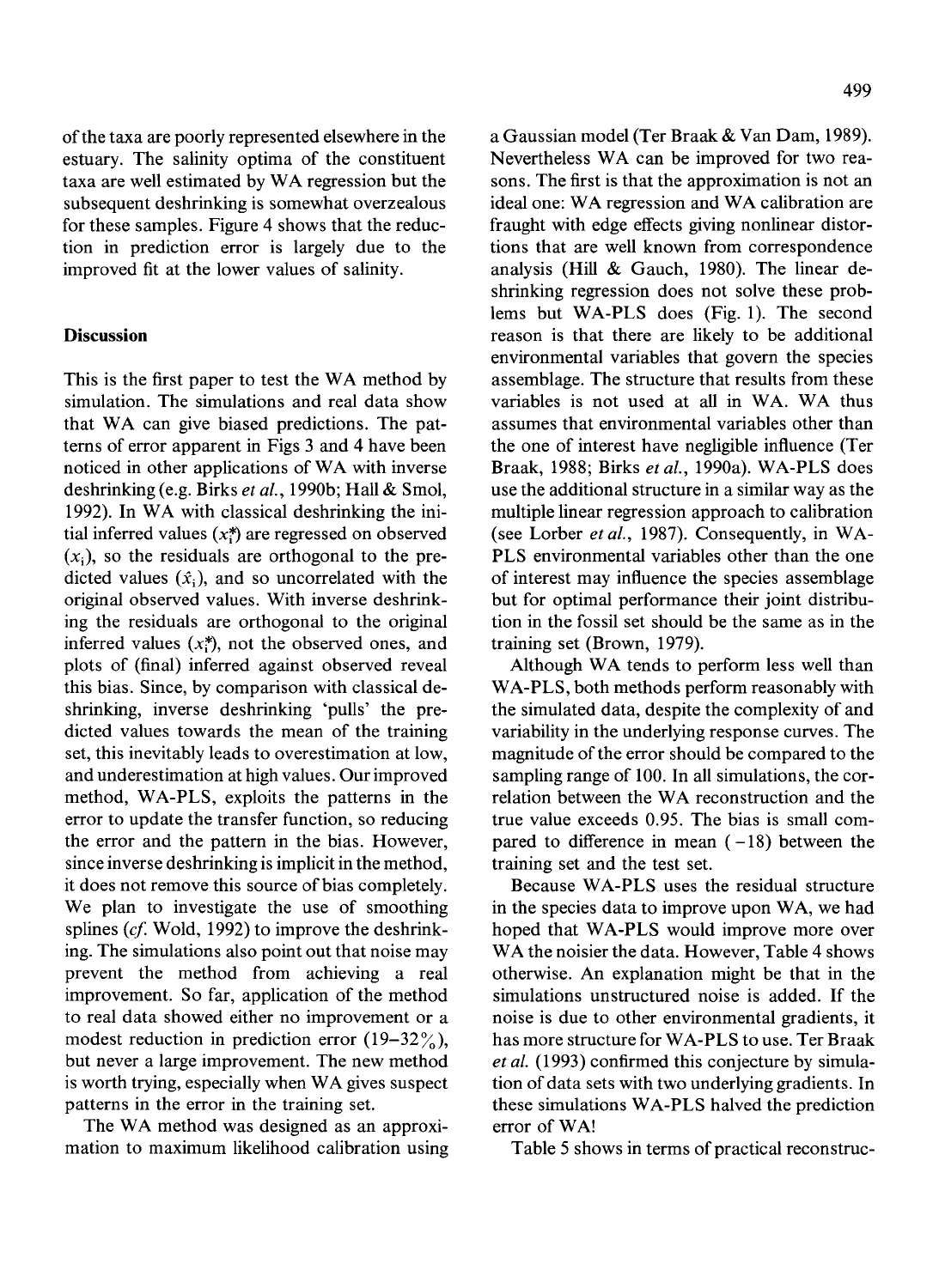tion that even with a reliable training set, the reconstruction error may be high if the fossil data set is noisy. Conversely, if the training set is very noisy, a reliable fossil set can, however, not give precise reconstructions.

So far we have disregarded differential niche breadths. The weighted averaging method can, however, be modified to take account of differential niche breadths  $(t_k)$  (Ter Braak & Barendregt, 1986; Ter Braak & Van Dam, 1989). The modification requires estimation of the  $(t_k)$ (e.g. Ter Braak & Van Dam, 1989), but no new algorithm. It is sufficient to transform the species data to  $(y_{ik}/t_k^2)$ . The same modification is open for use in WA-PLS.

Perhaps in hindsight it is not surprising that the algorithm for WA-PLS is as similar to the twoway weighted averaging algorithm of correspondence analysis (CA) (Ter Braak, 1987: Table 5.2) as the PLS-algorithm is to the two-way summation algorithm of PCA. The comparison justifies the assertion that WA-PLS relates to CA as PLS does to PCA. As such WA-PLS is the natural extension of transfer function methods based on CA regression (Roux, 1979; Rousseau, 1991), canonical CA of environmental classes (Gasse & Tekaia, 1983; Roux *eta!.,* 1991), as well as those based on WA.

## Acknowledgements

We acknowledge H. van der Voet (GLW-DLO, Wageningen) for discussions that led to WA-PLS, H. J. B. Birks (Botanical Institute, Bergen) for stimulus and continued interest in improving reconstruction methods, H. J. B. Birks, F. Berge (Botanical Institute, Bergen) and J. F. Boyle (Department of Geography, Liverpool) for allowing us to use their unpublished Bergen data set and P. W. Goedhart, M. Stapel, H. J. B. Birks, H. van Dam and P. Legendre for comments on the manuscript. Part of the work reported here was conducted at the Botanical Institute, University of Bergen while S. J. was in receipt of a Royal Society Fellowship, and he would like to thank H. J. B. Birks and other members of the institute for their kind hospitality and friendship during his visit.

## Appendix

In this Appendix it is shown that the amended weighted averaging method is equivalent with a PLS on transformed data using the first component only. The amendment is that Part 3 of WA uses a weighted regression with weights proportional to  $(y_{i+})$  rather than an unweighted regression. The data transformation consists of a transformation of the environmental variable and of the species data in Step 0 of the PLS-algorithm:

 $\tilde{x}_i = y_{i+}^{1/2} x_i$  and  $\tilde{y}_{ik} = y_{ik}(y_{i+}y_{+k})^{-1/2}$ . The proof is by elementary algebra, as follows. Step 1 sets  $r_i = \tilde{x}_i = y_i^{1/2} x_i$ . By insertion in Step 2 of PLS,

$$
b_{k} = \sum_{i} \tilde{y}_{ik} r_{i} = \sum_{i} y_{ik} (y_{i+} y_{+k})^{-1/2} y_{i+}^{1/2} x_{i}
$$
  
=  $y_{+k}^{-1/2} \sum_{i} y_{ik} x_{i} = y_{+k}^{1/2} u_{k}^{*}$ ,

which shows the equivalence of Step 2 and WA regression. Step 3 gives

new 
$$
r_i = \sum_k \tilde{y}_{ik} b_k = \sum_k y_{ik} (y_{i+} y_{+k})^{-1/2} y_{+k}^{1/2} u_k^*
$$
  
=  $y_{i+}^{-1/2} \sum_k y_{ik} u_k^* = y_{i+}^{1/2} x_i^*$ ,

which shows the equivalence with WA calibration. Step 4 is skipped for the first component. Step 5 is a rescaling that, in this simple case, can more easily be taken care of by the regression of Step 7. Then, Step 7 is a regression of  $y_1^{1/2}x_1$  on  $y_1^{1/2}$  x<sup>\*</sup>. This is equivalent to a deshrinking regression of x<sub>i</sub> on  $x_i^*$  with weights  $y_{i+}$ . This concludes the proof.

#### References

- Battarbee, R. W. & D. F. Charles, 1987. The use of diatom assemblages in lake sediments as a means of assessing the timing, trends, and causes of lake acidification. Progr. Phys. Geogr. 11: 552-580.
- Birks, H. J. B., J. M. Line, S. Juggins, A. C. Stevenson & C. J. F. Ter Braak, 1990a. Diatoms and pH reconstruction. Phil. Trans. r. Soc. Lond. B 327: 263-278.
- Birks, H. J. B., S. Juggins & J. M. Line, 1990b. Lake surfacewater chemistry reconstructions from palaeolimnological data. In B. J. Mason (ed.), The Surface Waters Acidification Programme. Cambridge University Press, Cambridge: 303-313.
- Brown, G. H., 1979. An optimization criterion for linear inverse estimation. Technometrics 21: 575-579.
- Cleveland, W. S., 1979. Robust locally-weighted regression and smoothing scatterplots. J. am. Statist. Assoc. 74: 829-836.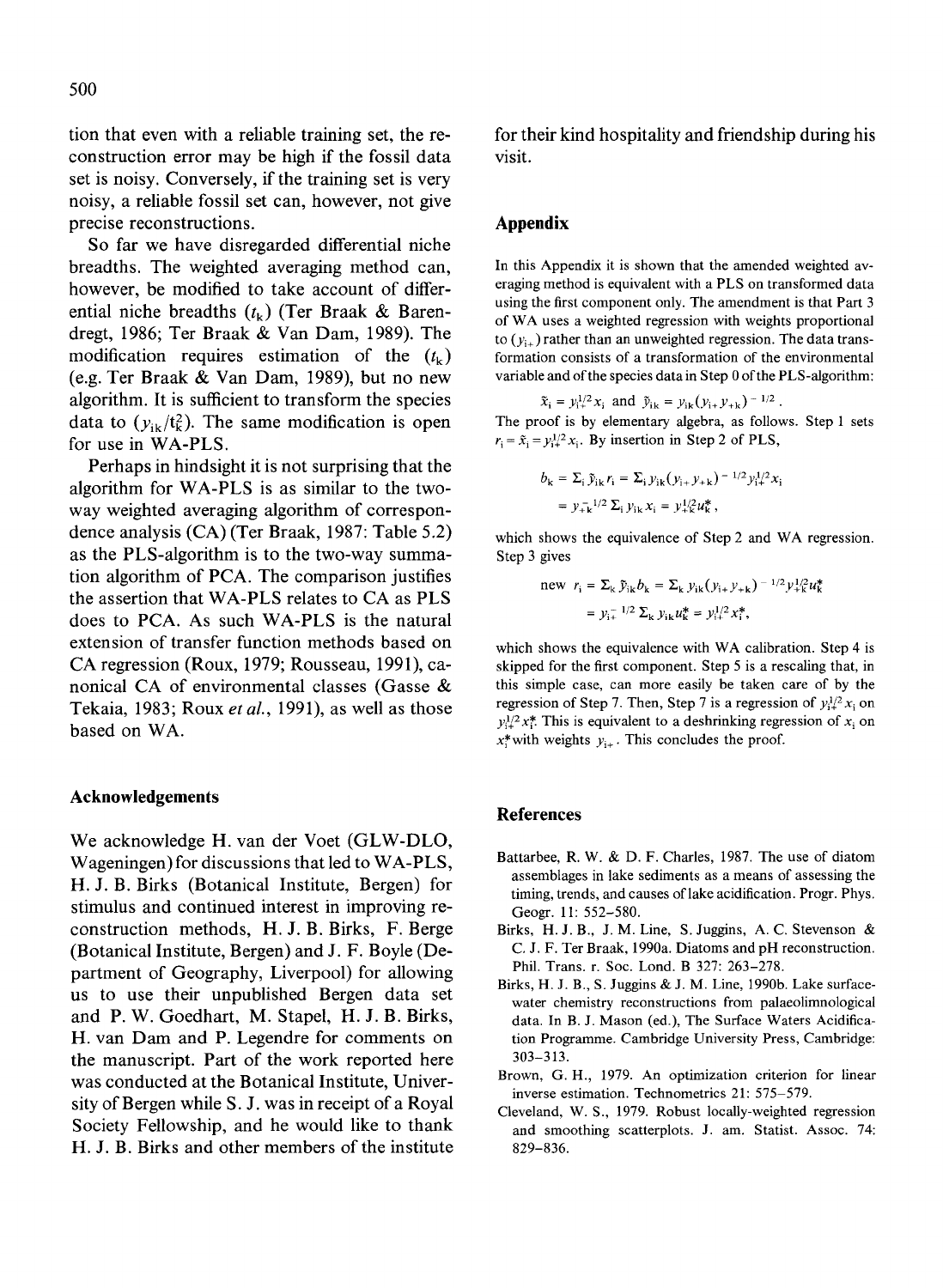- COHMAP Members, 1988. Climatic changes of the last 18000 years: observations and model simulations. Science 241: 1043-1052.
- Cumming, B. F., J.P. Smol & H. J. B. Birks, 1991. The relationship between sedimentary chrysophyte scales (Chrysophyceae and Synurophyceae) and limnological characteristics in 25 Norwegian lakes. Nord. J. Bot. 11: 231-241.
- Dixit, S. S., A. S. Dixit & J.P. Smol, 1991. Multivariable environmental inferences based on diatom assemblages from Sudbury (Canada) lakes. Freshwat. Bioi. 26: 251- 266.
- Fritz, S. C., S. Juggins, R. W. Battarbee & D. R. Engstrom, 1991. Reconstruction of past changes in salinity and climate using a diatom-based transfer function. Nature 352: 706-708.
- Gasse, F. & F. Tekaia, 1983. Transfer functions for estimating paleoecological conditions (pH) from East African diatoms. In J. Meriläinen, P. Huttunen & R. W. Battarbee (eds), Palaeolimnology. Development in Hydrobiology 15. Dr W. Junk Publishers, The Hague: 85-90. Reprinted from Hydrobiologia 103.
- Guiot, J., 1990. Methodology of the last climatic cycle reconstruction in France from pollen data. Palaeogeogr. Palaeoclimatol. Palaeoecol. 80: 49-69.
- Hall, R.I. & J.P. Smol, 1992. A weighted-averaging regression and calibration model for inferring total phosphorus concentration from diatoms in British Columbia (Canada) lakes. Freshwat. Biol. 27: 417-434.
- Hastie, T. & R. Tibshirani, 1990. Generalized Additive Models. Chapman and Hall, London.
- Helland, I. S., 1988. On the structure of partial least squares regression. Commun. Statist.-Simula. 17: 581-607.
- Hill, M. 0., 1973. Diversity and evenness: a unifying notation and its consequences. Ecology 54: 427-432.
- Hill, M. 0., 1979. DECORANA- A FORTRAN program for detrended correspondence analysis and reciprocal averaging. Ecology and Systematics. Cornell University, Ithaca, New York, 55 pp.
- Hill, M. 0. & H. G. Gauch, 1980. Detrended correspondence analysis, an improved ordination technique. Vegetatio 42: 47-58.
- Howe, S. & Webb, T. Ill, 1983. Calibrating pollen data in climatic terms: improving the methods. Quat. Sci. Rev. 2: 17-51.
- Huntley, B. & I. C. Prentice, 1988. July temperatures in Europe from pollen data, 6000 years before present. Science 241: 687-690.
- Juggins, S., 1992. Diatoms in the Thames estuary, England: Ecology, palaeoecology, and salinity transfer function. Bib!. diatomol. 25: 1-216.
- Juggins, S. & C. J. F. Ter Braak, 1992. CALIBRATE  $-$  a program for species-environment calibration by [weightedaveraging] partial least squares regression. Unpublished computer program, Environmental Change Research Centre, University College London, 20 pp.
- Line, J. M. & H. J. B. Birks, 1990. WACALIB version 2.1 a computer program to reconstruct environmental variables from fossil assemblages by weighted averaging. J. Paleolimnol. 3: 170-173.
- Lorber, A., L. E. Wangen & B. R. Kowalski, 1987. A theoretical foundation for the PLS algorithm. J. Chemometr. 1: 19-31.
- Martens, H. & T. Naes, 1989. Multivariate calibration. Wiley, Chichester, 419 pp.
- Minchin, P.R., 1987. Simulation of multidimensional community patterns: towards a comprehensive model. Vegetatio 71: 145-156.
- Naes, T., C. Irgens & H. Martens, 1986. Comparison of linear statistical methods for calibration for NIR instruments. Appl. Statist. 35: 195-206.
- Oksanen, J., E. Laara, P. Huttunen & J. Merilainen, 1988. Estimation of pH optima and tolerances of diatoms in lake sediments by the methods of weighted averaging, least squares and maximum likelihood, and their use for the prediction of lake acidity. J. Paleolimnol. 1: 39-49.
- Overpeck, J. T., T. Webb Ill & I. C. Prentice, 1985. Quantitative interpretation of fossil pollen spectra: dissimilarity coefficients and the method of modern analogs. Quat. Res. 23: 87-108.
- Prentice, I. C., P. J. Bartlein & T. Webb Ill, 1991. Vegetation and climate change in eastern North America since the last glacial maximum. Ecology 72: 2038-2056.
- Rousseau, D. D., 1991. Climatic transfer function from Quaternary molluscs in European loess deposits. Quat. Res. 36: 195-209.
- Roux, M., 1979. Estimation des paleoclimats d'apres l'écologie des foraminifères. Cah. Anal. Données 4: 61-79.
- Roux, M., S. Servant-Vildary & M. Servant, 1991. Inferred ionic composition and salinity of a Bolivian Quaternary lake, as estimated from fossil diatoms in the sediments. Hydrobiologia 210: 3-18.
- Shelford, V. E., 1911. Ecological succession: stream fishes and the method of physiographic analysis. Bioi. Bull. (Woods Hole) 21: 9-34.
- Stevenson A. C., S. Juggins, H. J. B. Birks, D. S. Anderson, N.J. Anderson, R. W. Battarbee, F. Berge, R. B. Davis, R. J. Flower, E. Y. Haworth, V.I. Jones, J. C. Kingston, A.M. Kreiser, J. M. Line, M.A. R. Munro & I. Renberg, 1991. The surface waters acidification project Palaeolimnology programme: modern diatom/lake-water chemistry data-set. EN SIS, London, 86 pp.
- Stone, M. & R. J. Brooks, 1990. Continuum regression: cross-validated sequentially constructed prediction embracing ordinary least squares, partial least squares and principal components regression. J. R. Statist. Soc. B 52: 237-269.
- Ter Braak, C. J. F., 1986. Canonical correspondence analysis: a new eigenvector technique for multivariate direct gradient analysis. Ecology 67: 1167-1179.
- Ter Braak, C. J. F., 1987. Ordination. In R. H. G. Jongman,